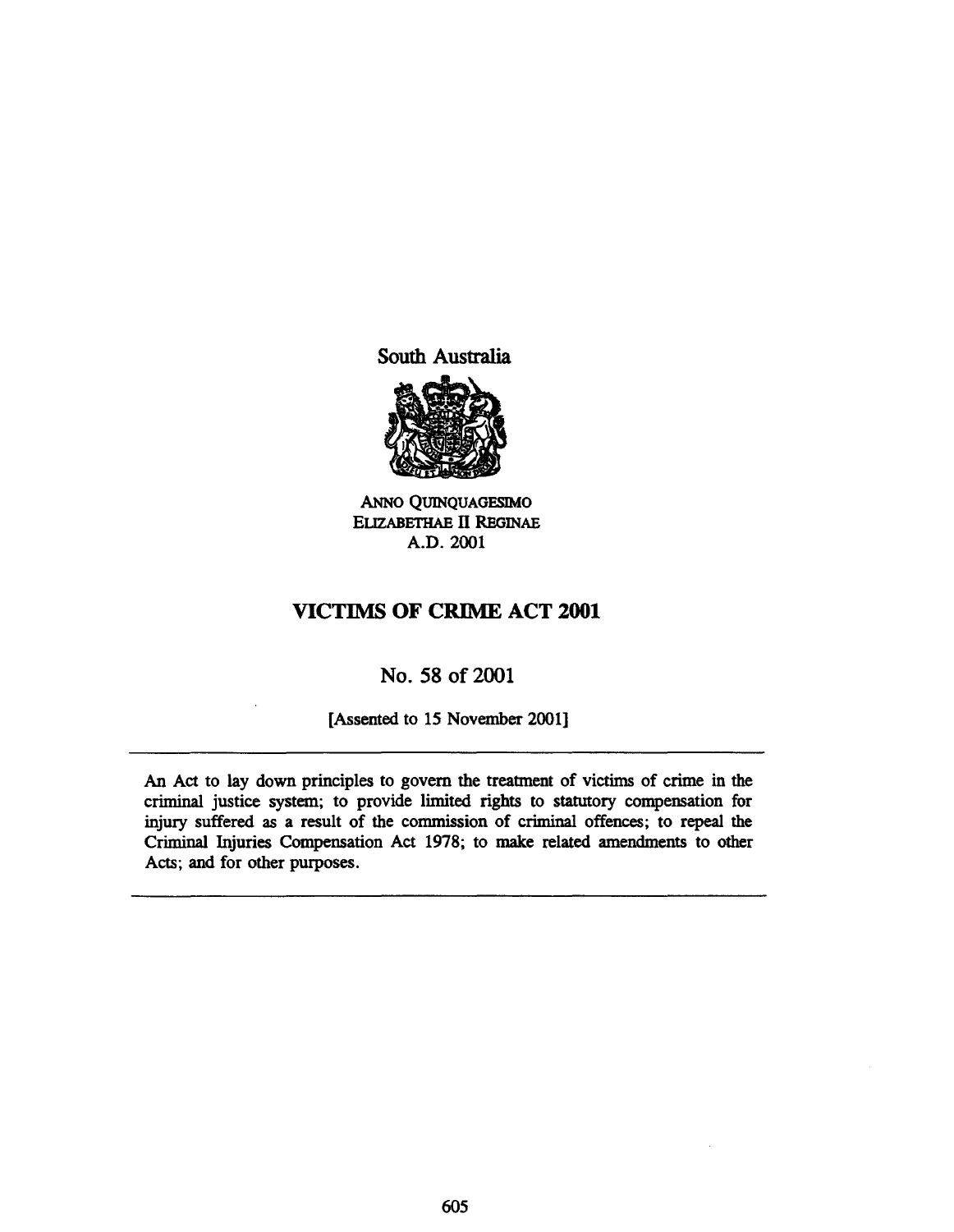## SUMMARY OF PROVISIONS

#### PART<sub>1</sub> PRELIMINARY

- 1. Short title
- 2. Commencement
- 3. Objects
- 4. Interpretation

#### PART 2

### VICTIMS OF CRIME IN THE CRIMINAL JUSTICE SYSTEM

#### DIVISION I-EXPLANATORY PROVISIONS

5. Reasons for declaration and its effect

### DIVISION 2-DECLARATION OF PRINCIPLES GOVERNING TREATMENT OF VICTIMS IN THE CRIMINAL JUSTICE SYSTEM

- 6. Fair and dignified treatment
- 7. Right to have perceived need for protection taken into account in bail proceedings
- 8. Right to information about criminal investigation and prosecution
- 9. Victim to be advised on role as witness
- 10. Victim entitled to have impact of offence considered by sentencing court and to make submissions on parole
- 11. Victim to be informed about access to health and welfare services
- 12. Rights in relation to compensation and restitution
- 13. Return of property
- 14. Protection of privacy

#### PART 3

#### VICTIMS OF CRIME ADVISORY COMMITTEE AND CO-ORDINATOR

- 15. Power to establish advisory committee
- 16. Victims of Crime Co-ordinator

### PART 4

#### **COMPENSATION**

- 17. Eligibility to make claim
- 18. Application for compensation
- 19. Joinder of offender as party to court proceedings
- 20. Orders for compensation
- 21. Medical examination of claimant
- 22. Evidence and proof
- 23. Joint offences
- 24. Appeals
- 25. Legal costs
- 26. Representation of Crown in proceedings

### PART 5

### PAYMENT OF COMPENSATION

- 27. Payment of compensation, etc., by Attorney-General
- 28. Right of Attorney-General to recover money paid out from offender. etc.
- 29. Recovery from claimant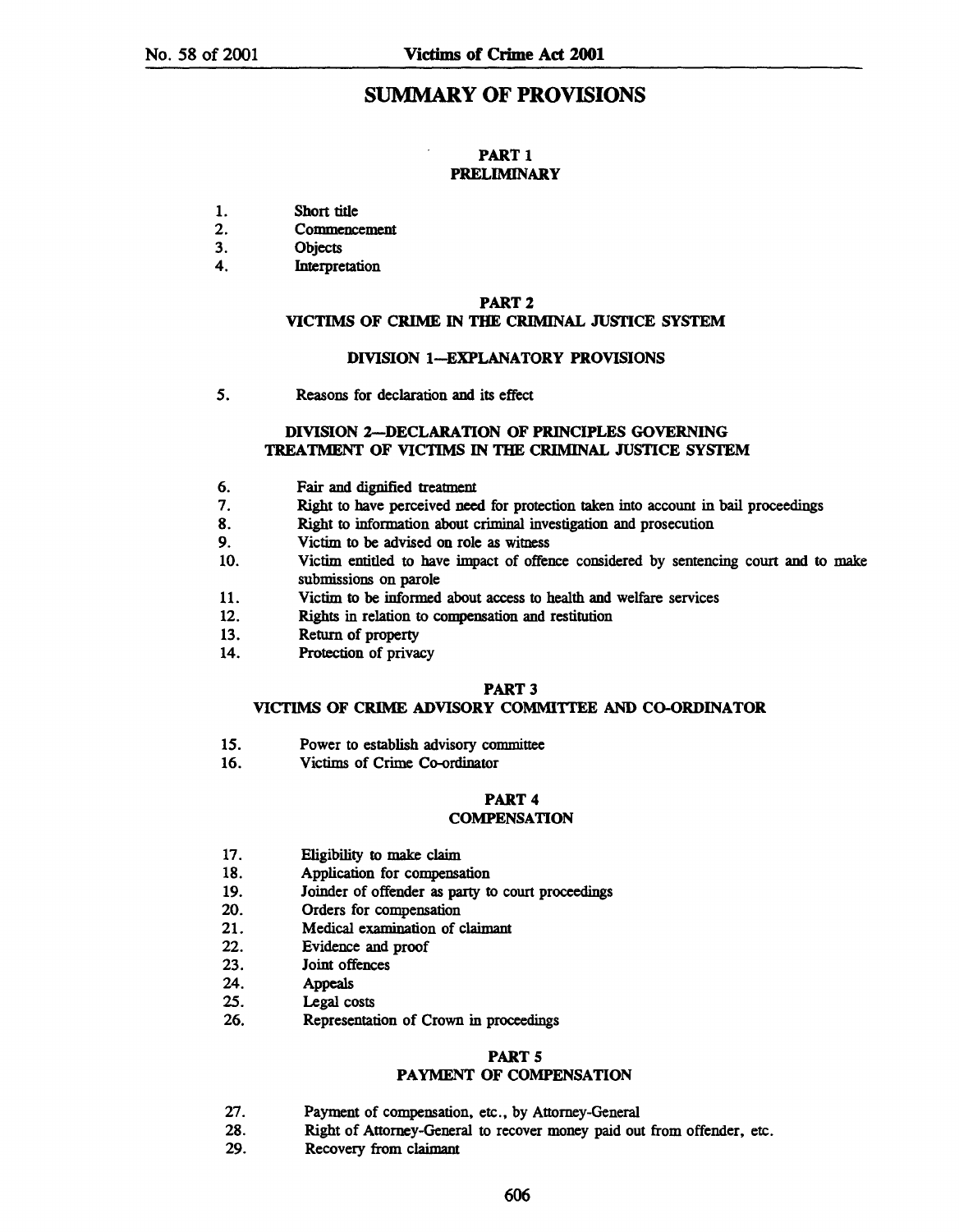#### PART<sub>6</sub>

### VICTIMS OF CRIME FUND

- 30. Victims of Crime Fund<br>31. Power to make discretic
- Power to make discretionary payments from Fund
- 32. **Imposition of levy**

## PART<sub>7</sub>

## **MISCELLANEOUS**

- 33. Interaction between this Act and other laws
- 34. Date as at which compensation is to be assessed<br>35. Delegation
- *3S.* Delegation
- 36. Annual report<br>37. Regulations
- **Regulations**

# SCHEDULE 1

#### **Repeal and Transitional Provisions**

### SCHEDULE 2 Related Amendments to Other Acts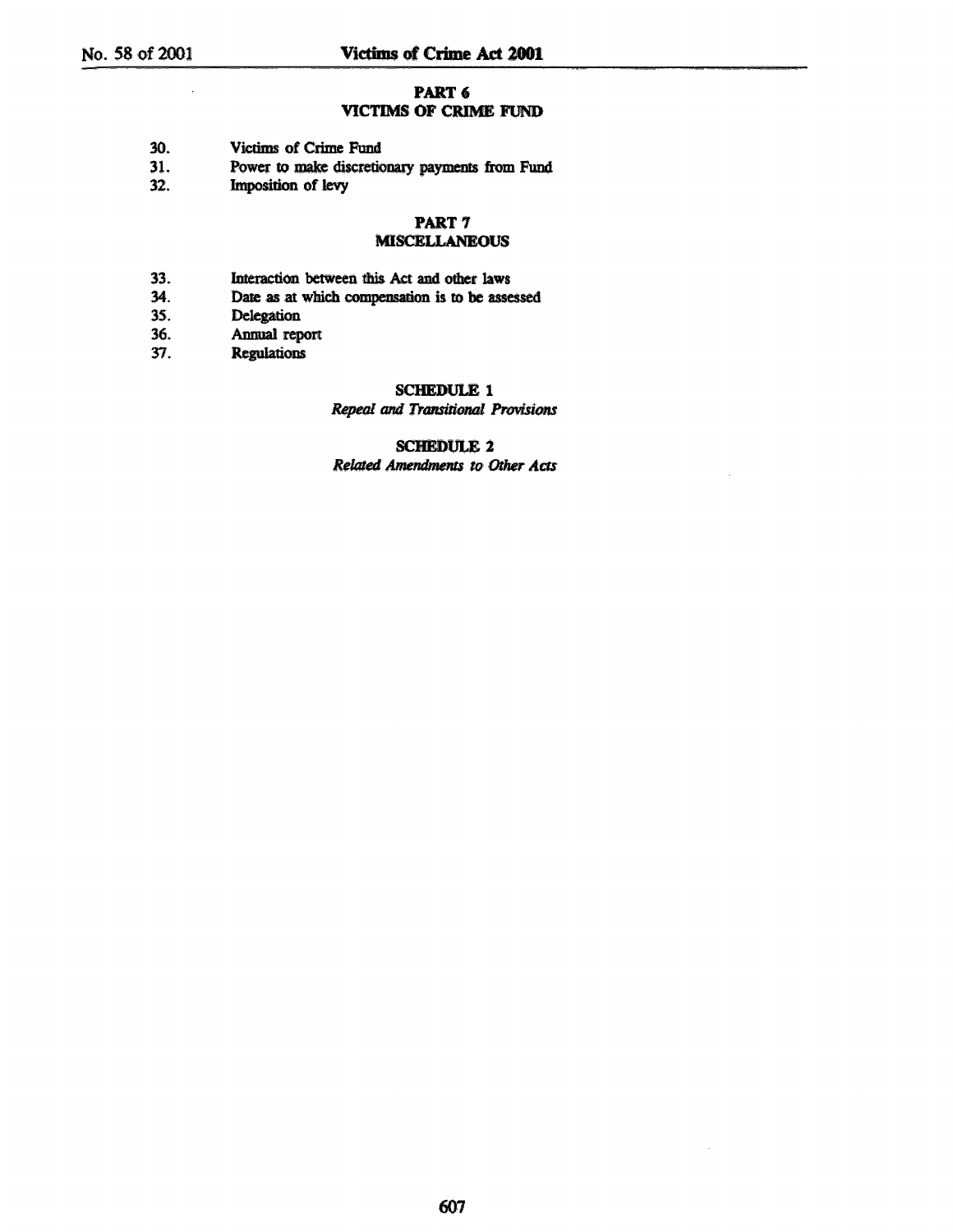### The Parliament of South Australia enacts as follows:

### PART 1 PRELIMINARY

### Short title

1. This Act may be cited as the *Victims of Crime Act 2001.* 

#### **Commencement**

2. This Act will come into operation on a day to be fixed by proclamation.

### **Objects**

3. The objects of this Act are-

- (a) to give statutory recognition to victims of crime and the harm that they suffer from criminal offending; and
- *(b)* to establish principles governing how victims of crime are to be treated in the criminal justice system; and
- (e) to help victims of crime recover from the effects of criminal offending and to advance their welfare in other ways; and
- (d) to provide from public funds limited monetary compensation to victims most directly affected by criminal offending.

### Interpretation

4. In this Act, unless the contrary intention appears—

"child" -a reference to a child is not limited to biological and adopted children-it extends to a person in relation to whom another (who is not a biological parent) stands in the position, and undertakes the responsibilities, of a parent; but a reference to a child does not, in the absence of an indication to the contrary, extend to an adult child;

"claimant" means a person by whom, or on whose behalf, an application for statutory compensation is made;

"conviction" includes a formal finding of guilt and "to convict" has a corresponding meaning;

"court" means the District Court;

"dependants", in relation to a victim, means any spouse, parents or children (including adult children) of the victim who are fmancially dependent on the victim;

"harm" means injury, damage or loss;

"homicide" means murder or manslaughter;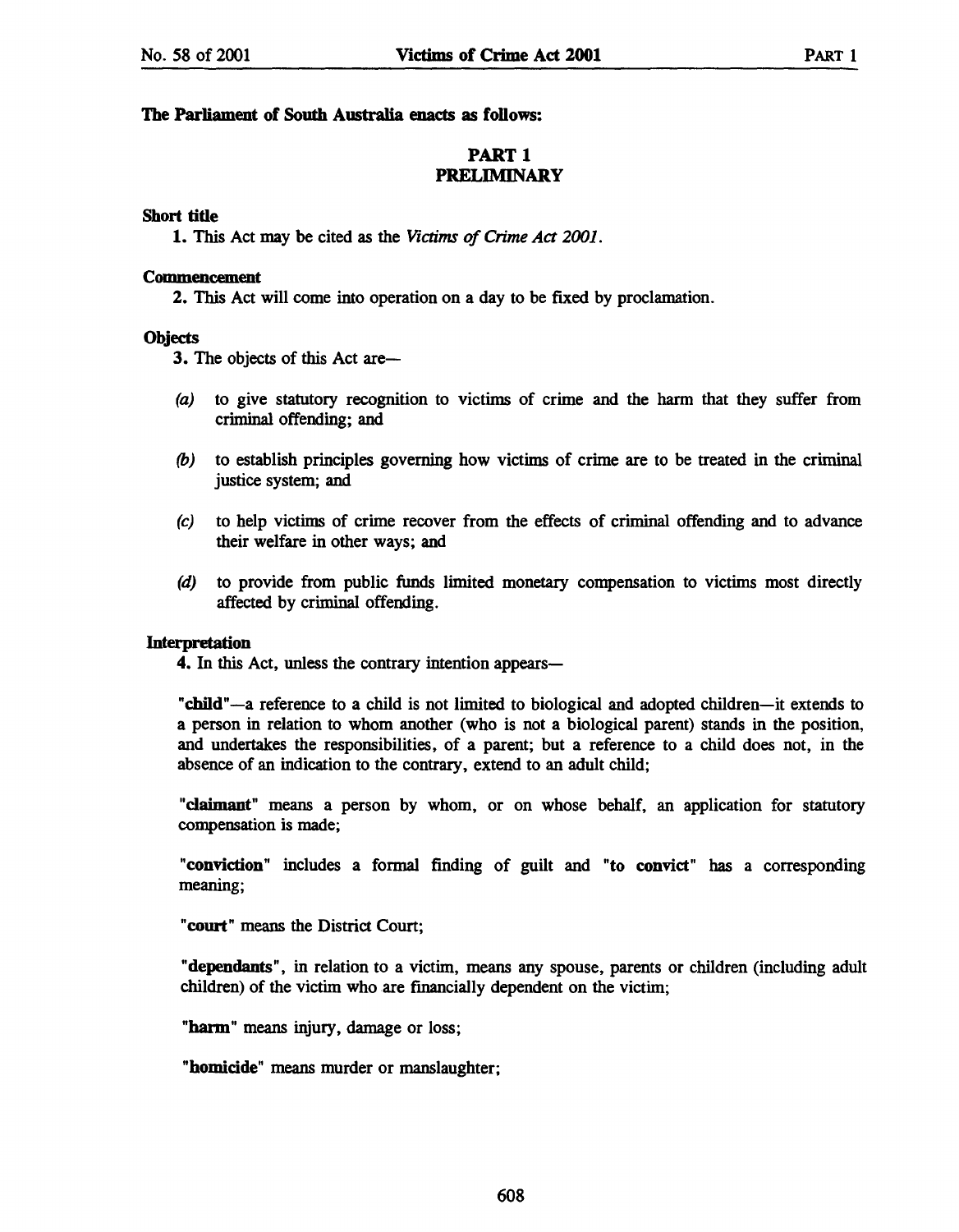"immediate family" of a person means anyone or more of the following:

- (a) a spouse;
- (b) a parent;
- (c) a grandparent;
- (d) a child (including an adult child);
- (e) a grandchild (including an adult grandchild);
- *(f)* a brother or sister;

"immediate victim", in relation to an offence, means a victim of any of the following classes:

- (a) a person who suffers physical injury as a result of the commission of the offence;
- (b) a person who suffers psychological injury as a result of being directly involved in the circumstances of the offence or in operations in the immediate aftermath of the offence to deal with its consequences;
- $(c)$  if the offence was committed against a child-a parent or guardian of the child;
- (d) if the offence was committed against a person who dies as a result of the offence-a member of the immediate family of the deceased;

"injury" means physical or mental injury, and includes pregnancy, mental shock and nervous shock;

"non-financial loss" means-

- (a) pain and suffering;
- (b) loss of amenities of life;
- (c) loss of expectation of life;
- (d) disfigurement;

"offence" includes conduct on the part of a person that would constitute an offence if it were not for that person's age or mental impairment;

"offender", in relation to an offence, means the person who committed the offence;

"parent" includes a person who stands in the position, and undertakes the responsibilities, of a parent;

"spouse" includes a putative spouse;

"statutory compensation" means compensation under this Act;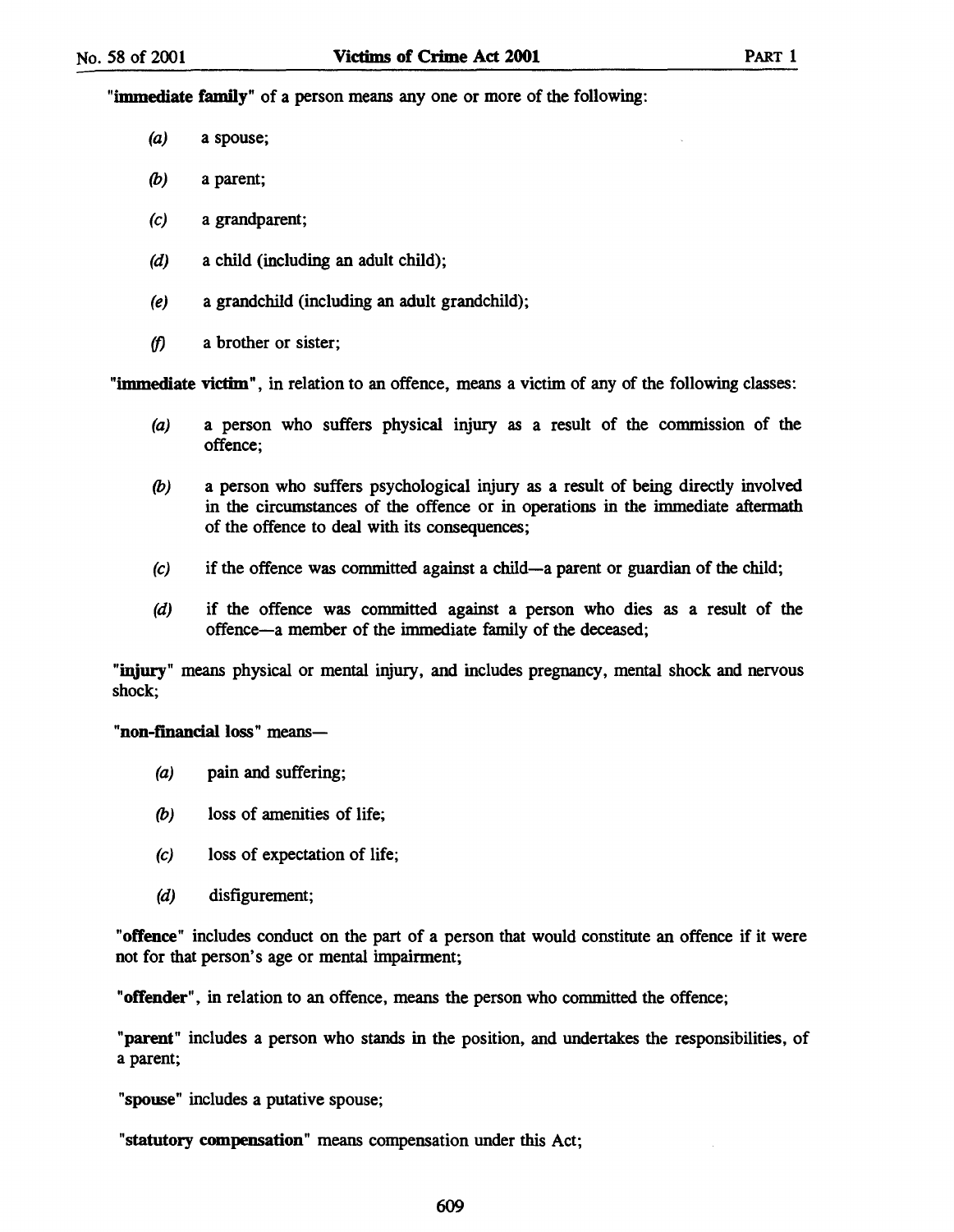"victim", in relation to an offence, means a person who suffers harm as a result of the commission of the offence (but does not include a person who was a party to the commission of the offence).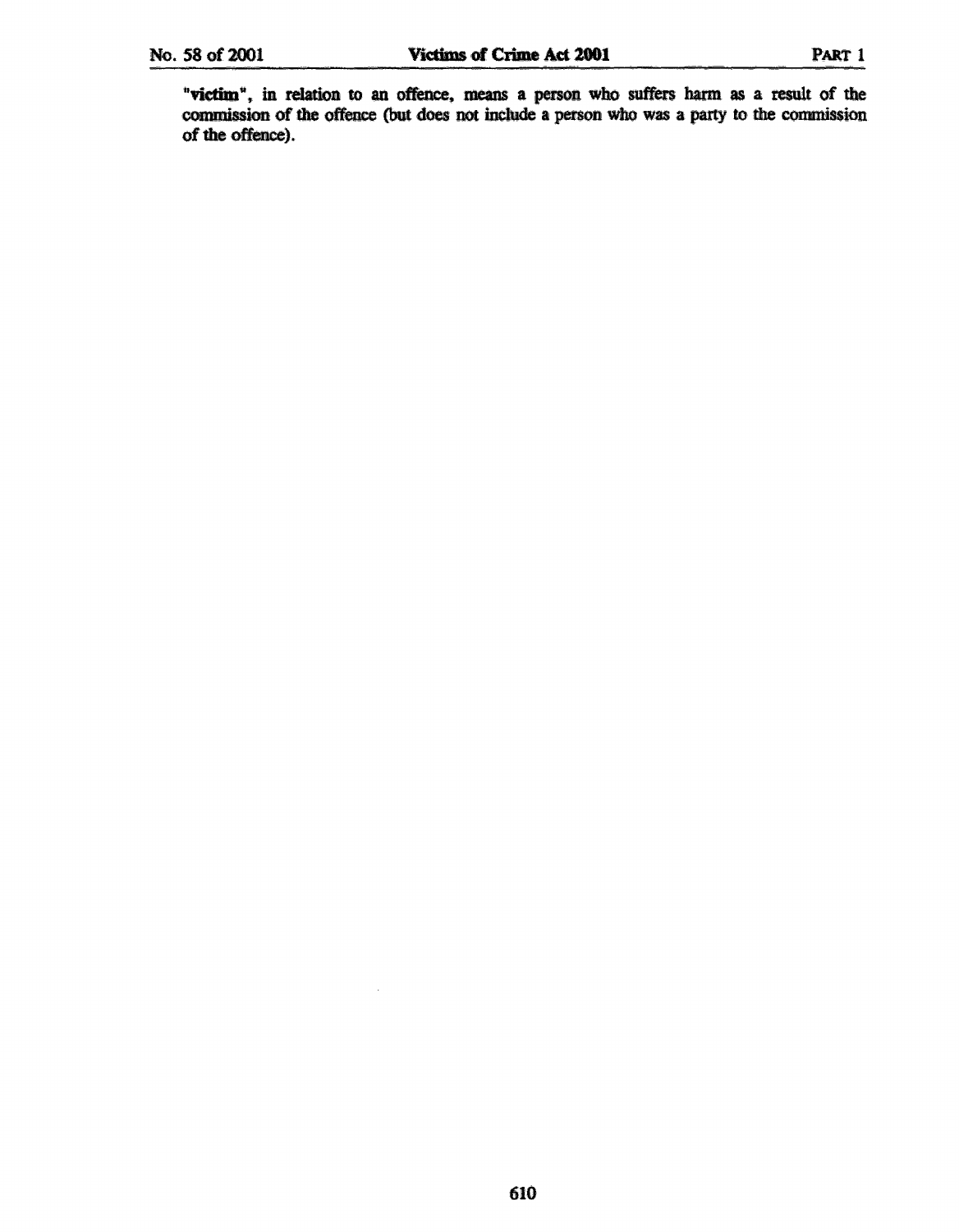### PART 2

### VICTIMS OF CRIME IN THE CRIMINAL JUSTICE SYSTEM

### DIVISION I-EXPLANATORY PROVISIONS

#### Reasons for declaration and its effect

5. (1) In this Part, Parliament seeks to declare the principles that should govern the way victims are dealt with in the criminal justice system.

(2) The need for the declaration arises out of national and international concern about the position of victims of crime in the criminal justice system.

- (3) The principles-
- (a) are not enforceable in criminal or civil proceedings; and
- (b) do not give rise to any right to damages for breach; and
- (c) do not affect the conduct of criminal proceedings.

(4) However, public agencies and officials are authorised and required to have regard, and to give effect, to the principles so far as it is practicable to do so having regard to the other obligations binding on them.

### DIVISION 2-DECLARATION OF PRINCIPLES GOVERNING TREATMENT OF VICTIMS IN THE CRIMINAL JUSTICE SYSTEM

#### Fair and dignified treatment

6. A victim should be treated-

- (a) with courtesy, respect and sympathy; and
- $(b)$  with due regard to any special need that arises-
	- (i) because of the victim's
		- age; or
		- sex; or
		- race or ethnicity; or
		- cultural or linguistic background; or
	- (ii) for any other reason.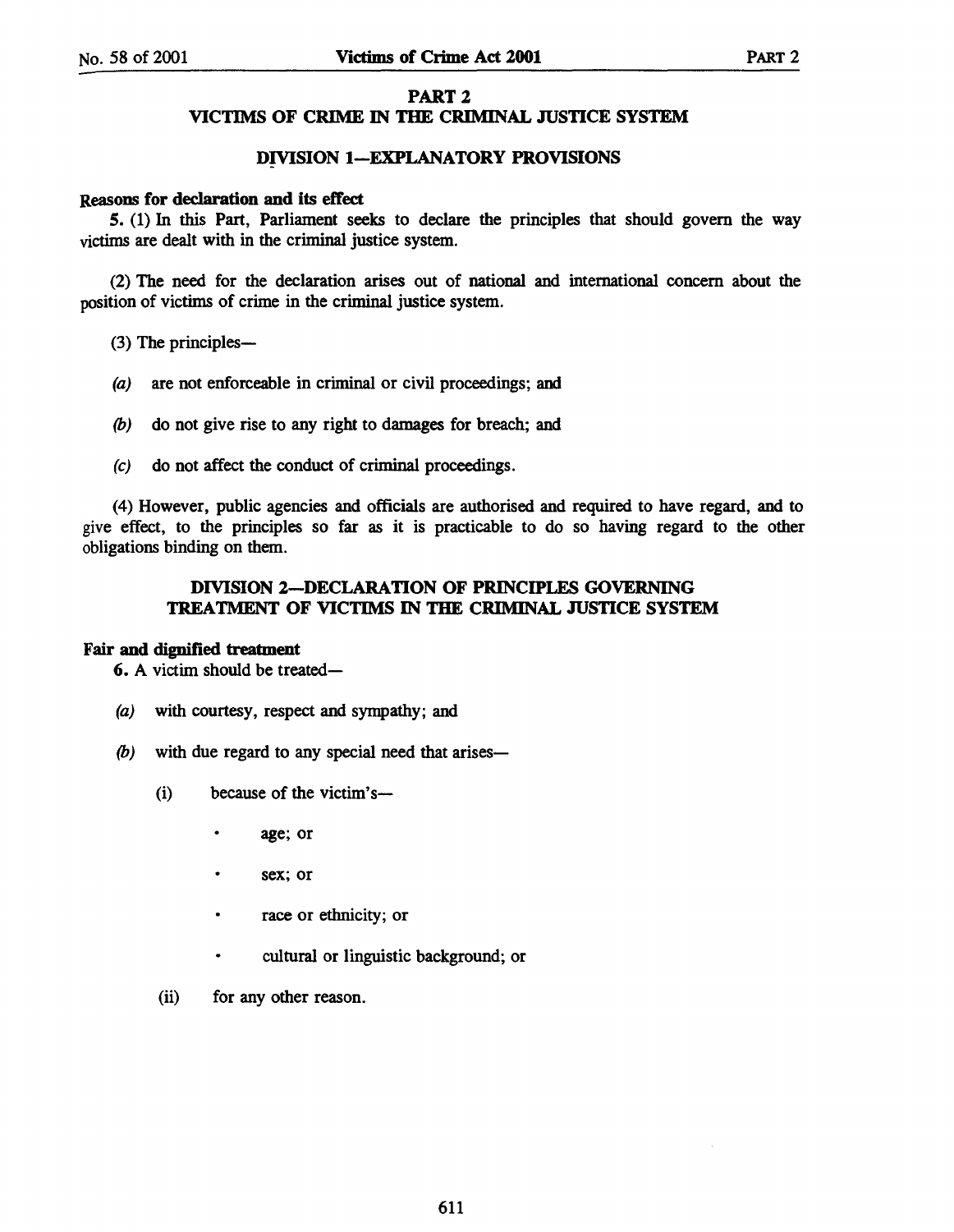#### Right to have perceived need for protection taken into account in bail proceedings

7. If a victim feels a need for protection from the alleged offender, a person representing the Crown in bail proceedings should ensure that the perceived need for protection is brought to the attention of the bail authority<sup>1</sup>.

1. See also section 10(4) of the *Bail Act* 1985 which requires that where there is a victim of an offence, the bail authority must, in determining whether an applicant for bail should be released on bail, give primary consideration to the need that the victim may have, or perceive, for physical protection from the applicant.

#### Right to information about crimjnal investigation and prosecution

8. (1) A victim should be infonned, on request, about the following:

- (a) the progress of investigations into the offence;
- (b) the charge laid and details of the place and date of proceedings on the charge;
- $(c)$  if a person has been charged with the offence—the name of the alleged offender<sup>1</sup>;
- (d) if an application for bail is made by the alleged offender—the outcome of the application and, in particular, any condition imposed to protect the victim from the alleged offender;
- (e) if the prosecutor decides not to proceed with the charge, to amend the charge, or to accept a plea to a lesser charge or agrees with the defendant to make or support a recommendation for leniency-the reasons for the prosecutor's decision;
- *(f)* the outcome of the proceedings based on the charge and of any appeal from those proceedings;
- (g) details of any sentence imposed on the offender for the offence;
- *(h)* if the offender is sentenced to imprisonment and later makes an application for release on parole-the outcome of the proceedings and, in particular, any condition imposed to protect the victim from the offender.
- 1. Section 64 of the *Young Offenders Act* 1993 provides a mechanism for exercising this right in relation to a young offender.
- (2) A victim should be infonned, on request, about the following:
- (a) if the alleged offender absconds before trial—the fact that he or she has absconded;
- (b) if the offender escapes from custody—the fact that he or she has escaped;
- (e) if the offender, having escaped from custody, is returned to custody-the fact that he or she has been returned to custody;
- (d) if the release of the offender into the community is imminent-details of when the offender is to be released.

(3) However, a victim is not entitled to information that might jeopardise the investigation of an offence.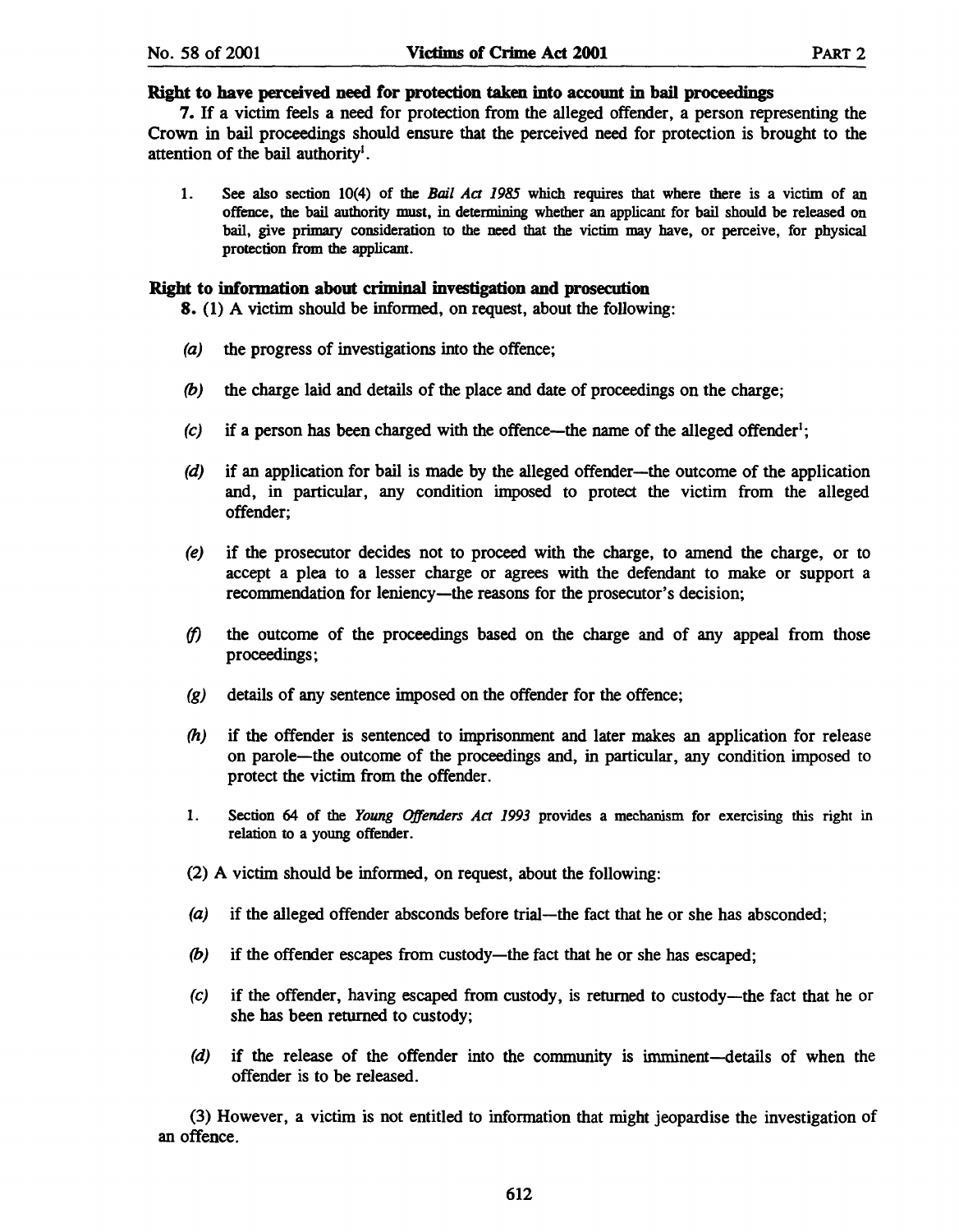(4) A victim should be informed, on request, about procedures that may be available to deal with a grievance the victim may have for non-recognition or inadequate recognition of the victim's rights under this Part.

#### Victim to be advised on role as witness

9. (1) A victim who is to be a witness for the prosecution at the trial of the offence should be informed by the prosecution about the trial process and the victim's rights and responsibilities as a witness for the prosecution.

(2) The information should be given (if practicable) so as to allow the victim sufficient time to obtain independent advice, and arrange independent support, in relation to the exercise of those rights or the discharge of those responsibilities.

### Victim entitled to have impact of offence considered by sentencing court and to make submissions on parole

10. (1) A victim is entitled to have any injury, loss or damage suffered as a result of the offence considered by the sentencing court before it passes sentence<sup>1</sup>.

1. Section 7A of the Criminal Law (Sentencing) Act 1988 provides a mechanism for exercising this right. See also section 7 of that Act under which the prosecutor is obliged to place before the sentencing court details of injury. loss or damage resulting from the offence.

(2) A victim of an offence is entitled to make written submissions to the Parole Board on questions affecting the parole of a person imprisoned for the offence.<sup>2</sup>

2. See section 77(2)(ba) of the Correctional Services Act 1982.

### Victim to be informed about access to health and welfare services

11. A victim should be informed about health and welfare services that may be available to alleviate the consequences of injury suffered as a result of the offence.

#### Rights in relation to compensation and restitution

12. (1) A victim should have access to information about how to obtain compensation or restitution for harm suffered as a result of the offence.

(2) If the prosecutor is empowered to make an application for restitution or compensation on behalf of a victim in criminal proceedings-

- (a) the prosecutor should bring that fact to the attention of the victim; and
- (b) should, if asked to do so by the victim-
	- (i) make the application on the victim's behalf; and
	- (ii) bring to the attention of the court any relevant information provided by the victim in connection with the application.

#### Return of property

13. If a victim's property is taken for investigation or for use as evidence, the property should, if practicable, be returned to the victim as soon as it appears that it is no longer required for the purposes for which it was taken.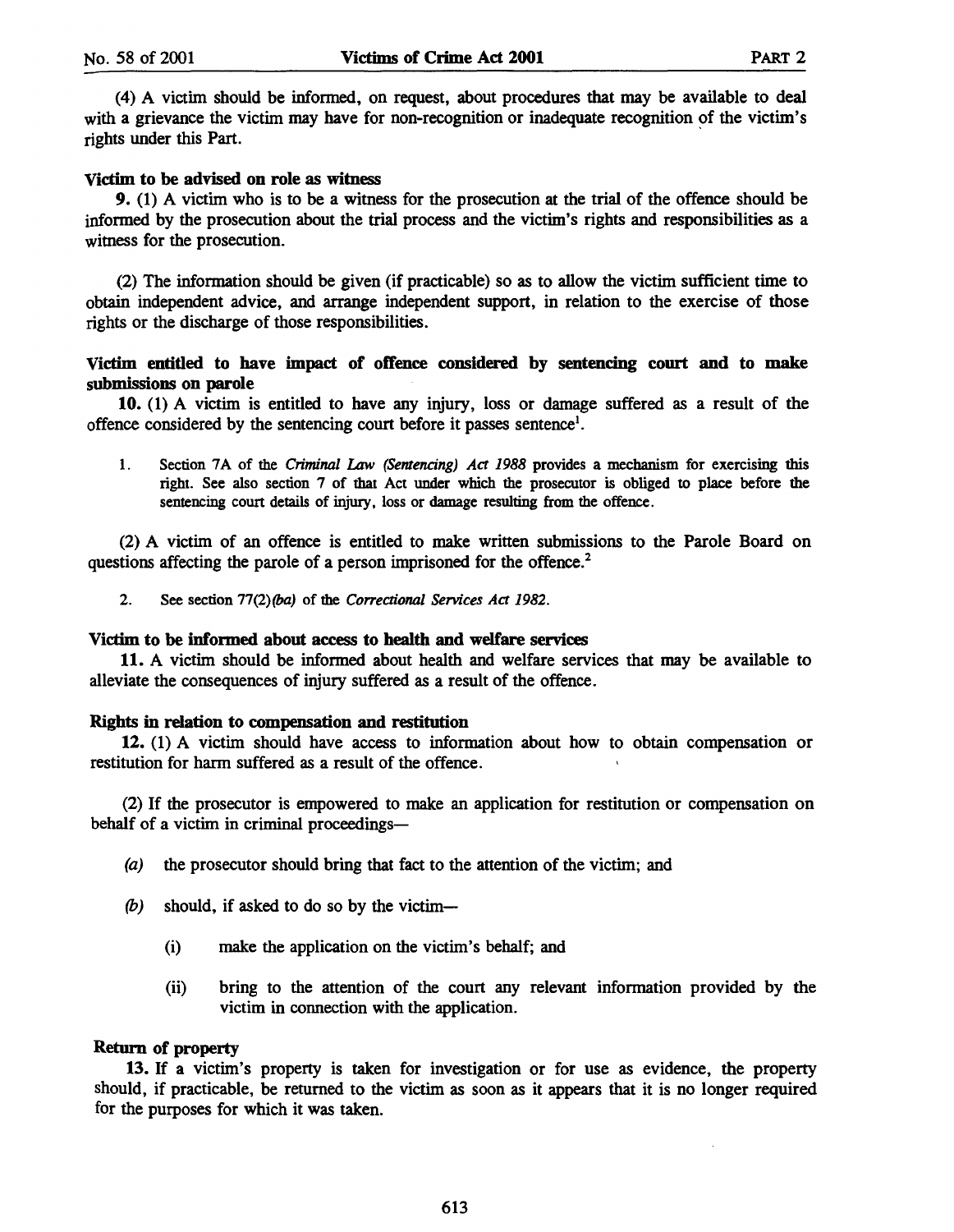### Protection of privacy

14. (1) There should be no unnecessary intrusion on a victim's privacy.

(2) In particular, a victim's residential address should not be disclosed unless it is material to the prosecution or defence.

(3) A victim should be protected as far as practicable from unnecessary contact with the alleged offender and defence witnesses during the course of the trial and in proceedings under this  $Act^{\overline{1}}$ .

1. See also section 13 of the *Evidence Act 1929* which contains special provisions for the protection of a person who is a "vulnerable witness" within the meaning of that section.

(4) A victim should only be asked to attend proceedings related to the offence if the victim's attendance is genuinely necessary.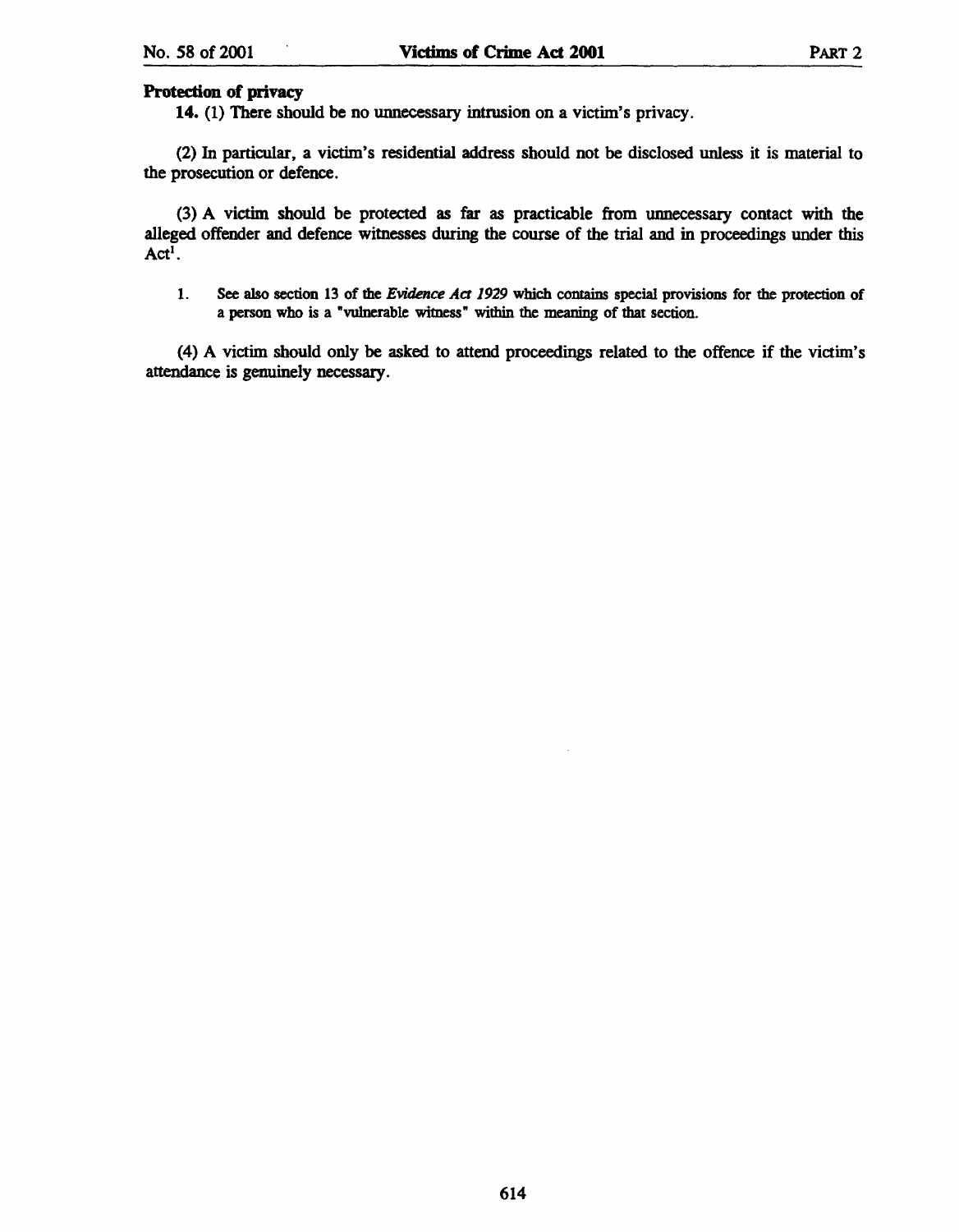### PART 3

### VICTIMS OF CRIME ADVISORY COMMITTEE AND CO-ORDINATOR

### power to establish advisory committee

15. (1) The Attorney-General may establish an advisory committee to advise on-

- $(a)$  practical initiatives that the Government might take-
	- (i) to ensure that victims of crime are treated with proper consideration and respect in the criminal justice system; and
	- (ii) to help victims of crime to recover from harm suffered by them; and
	- (iii) to advance the interests of victims of crime in other ways; and
- (b) any other matter referred to the advisory committee by the Attorney-General for advice.

(2) A member of the advisory committee will be appointed and hold office for a term and on conditions determined by the Attorney-General.

#### Victims of Crime Co-ordinator

16. (1) The Governor may appoint a suitable person to be the Victims of Crime Co-ordinator.

- (2) The Victims of Crime Co-ordinator has the following responsibilities:
- (a) to advise the Attorney-General on marshalling available government resources so they can be applied for the benefit of victims of crime in the most efficient and effective way;
- (b) to carry out other functions related to the objects of this Act assigned by the Attorney-General.

(3) The Victims of Crime Co-ordinator is a member *ex officio* of the advisory committee.

(4) The Victims of Crime Co-ordinator is to be appointed, and is to hold office, on a basis determined by the Governor.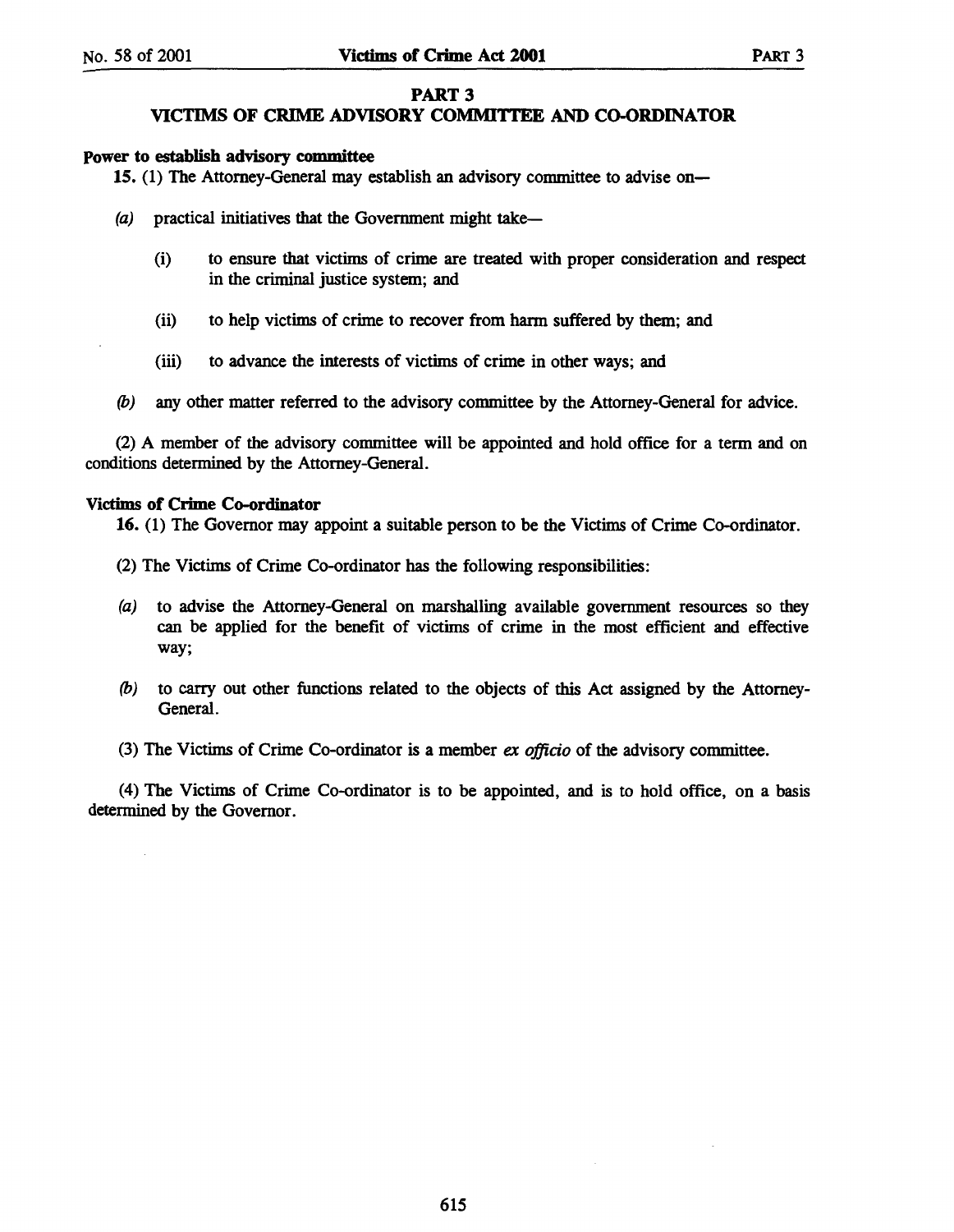### PART 4 **COMPENSATION**

### E1igibility to make claim

17. (1) A person is eligible to claim statutory compensation for injury caused by an offence if-

- (a) the person is an immediate victim of the offence; and
- *(b)* at least one of the following conditions is satisfied:
	- (i) the offence involved the use of violence or a threat of violence against the person or a member of the person's immediate family;
	- (ii) the offence created a reasonable apprehension of imminent harm to the person or a member of the person's immediate family;
	- (iii) the offence is a sexual offence;
	- (iv) the offence caused death or physical injury.

(2) A person is eligible to claim statutory compensation for grief suffered in consequence of the commission of a homicide if the person is-

- (a) a spouse of the deceased victim; or
- *(b)* where the deceased victim was a child-a parent of the deceased victim.

(3) A person is eligible to claim statutory compensation for fmancial loss suffered by the dependants of a deceased victim if-

- (a) the victim died as a result of the injury caused by the offence; and
- *(b)* no previous order for statutory compensation has been made in respect of the injury; and
- (e) the person is, in the opinion of the court, a suitable person to represent the interests of the dependants.
- (4) A person is eligible to claim statutory compensation for funeral expenses if-
- (a) a victim dies in consequence of the offence; and
- *(b)* the person has paid, or is responsible for payment of, the victim's funeral expenses.
- $(5)$  However-
- (a) a person is not entitled to statutory compensation if the injury arises from a breach of statutory duty by the person's employer that occurs in the course of the person's employment; and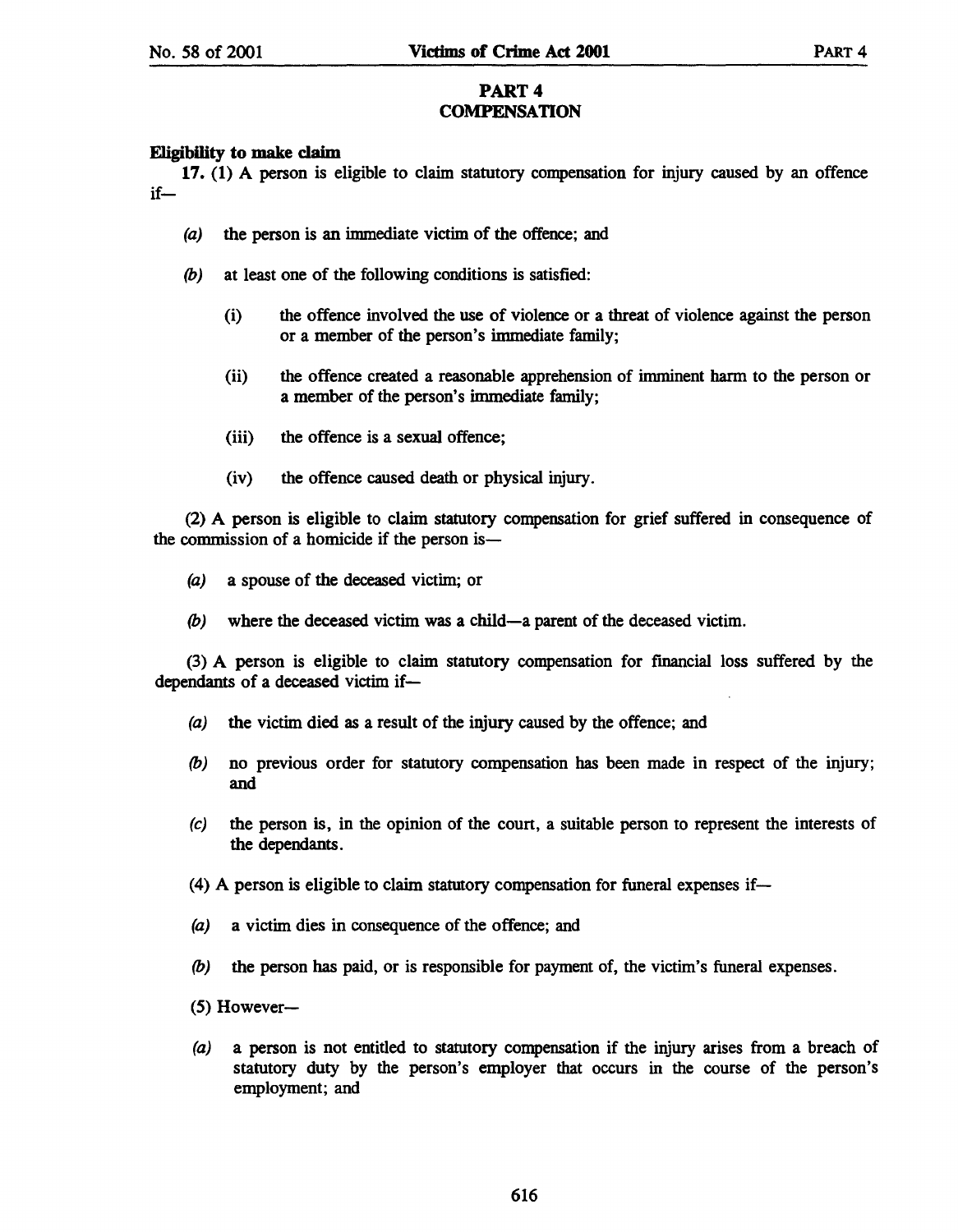- (b) a person is not entitled to statutory compensation if the person has received, or is entitled to receive, workers compensation for the same harm under Division 5 or 6 of Part 4 of the *Workers Rehabilitation and Compensation Act* 1986; and
- (c) a person is not entitled to statutory compensation if the injury is caused by, or arises out of the use of, a motor vehicle in circumstances in which the injury falls within the ambit of a compulsory third-party insurance scheme covering the motor vehicle (whether the vehicle is in fact insured under the scheme or an action for damages lies against a nominal defendant); and
- (d) a person is not entitled to statutory compensation for hospital or medical expenses that would, if no award for compensation were made, be recoverable from a health fund or scheme; and
- (e) a prisoner is not entitled to statutory compensation for psychological injury resulting from an offence committed in the prison unless the prisoner was assaulted or suffered physical injury.

 $(6)$  If workers compensation and statutory compensation are paid for the same harm<sup>1</sup>, the payment of statutory compensation does not give rise to a right to recovery under a law relating to workers compensation.

1. Note that this provision will only apply in the comparatively rare cases where the payment of, or right to, workers compensation does not operate to the exclusion of a right to statutory compensation under subsection  $(5)(b)$  above.

### Application for compensation

18. (1) A person who is eligible to claim statutory compensation may, within the initial application period, apply for statutory compensation.

 $(2)$  The initial application period is—

- (a) for an application by a victim-3 years after the commission of the offence;
- (b) for an application arising from the death of a victim-12 months after the date of death.
- (3) An application is to be made in the first instance to the Crown Solicitor.
- (4) The following requirements apply to and in relation to the application:
- $(a)$  the application must—
	- (i) contain the information required by the regulations; and
	- (ii) be accompanied by any medical reports relevant to the injury in the possession of, or accessible to, the claimant; and
	- (iii) be accompanied by any further documents required under the regulations; and
- (b) the information contained in an application must be verified by statutory declaration; and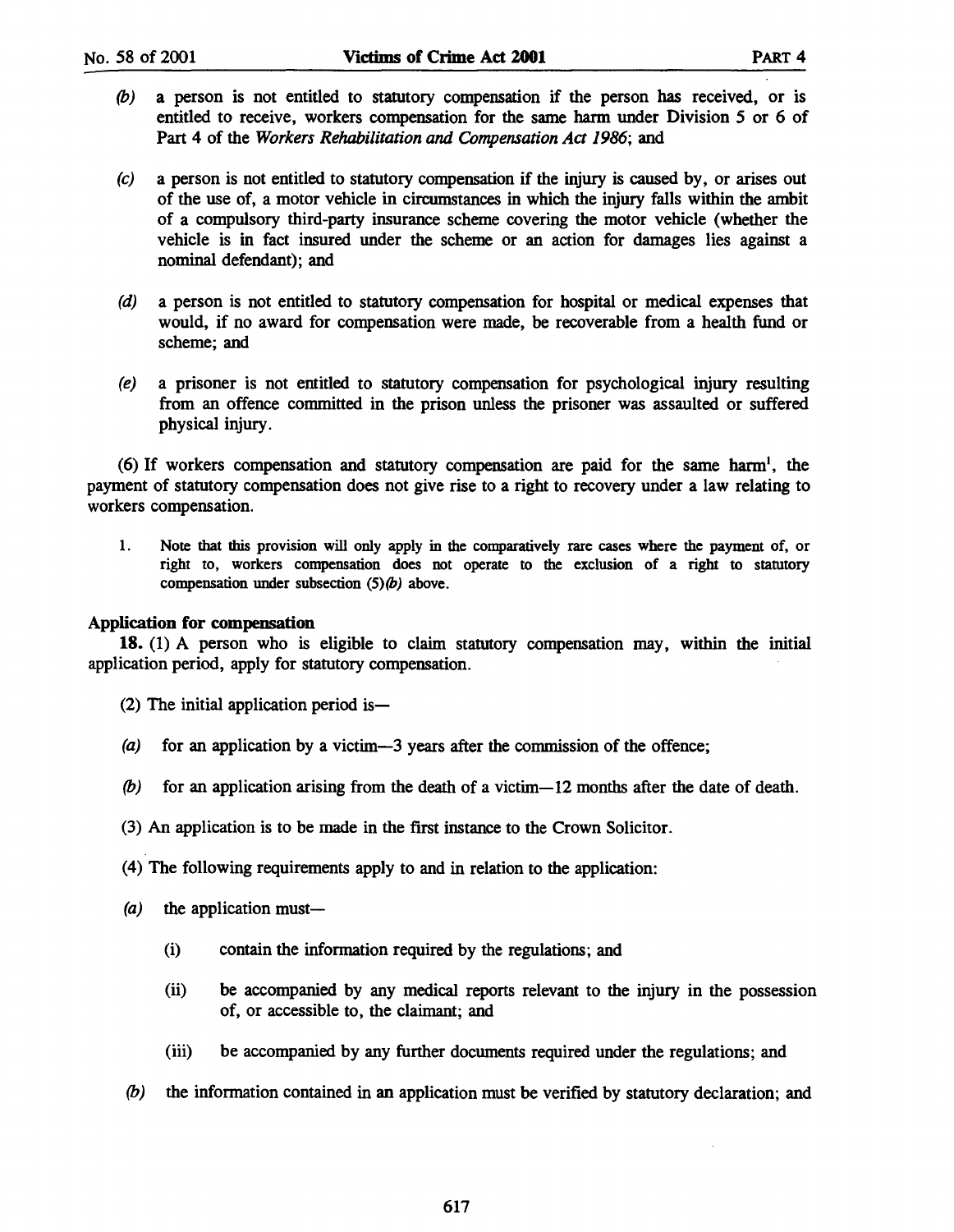- (c) a copy of the application must be served on the offender unless-
	- (i) the identity of the offender is unknown; or
	- (ii) the Crown Solicitor exempts the applicant from this requirement on the ground that the whereabouts of the offender are unknown and cannot be readily ascertained.

(5) If a claim for statutory compensation has not been settled by agreement between the Crown Solicitor and the claimant within 3 months after the application is made or a longer period agreed between the Crown Solicitor and the claimant (the period for negotiation), the claimant may apply to the court for an order for statutory compensation.

(6) An application to the court under subsection (5) must be made on or before the later of the following:

- (a) the end of the initial application period; or
- (b) the end of the period of 6 months that follows immediately after the end of the period for negotiation.
- (7) The court may, for any proper reason, extend a period of limitation fIxed by this section.

#### Joinder of offender as party to court proceedings

19. (1) If an application for statutory compensation is made to the court, the offender is (subject to this section) to be a party to the proceedings before the court.

(2) A claimant who makes an application to the court must (subject to this section) serve a copy of the application on the offender.

(3) The above requirements are subject to the following qualifIcations:

- (a) if the identity of the offender is not known, there is no need to serve a copy of the application on the offender and the offender does not, in that case, become a party to the proceedings;
- (b) if the whereabouts of the offender are not known and cannot be readily ascertained, the court may, on application by a claimant, exempt the claimant from the obligation to serve a copy of the application on the offender and, if such an exemption is granted, the offender is not a party to the proceedings.

### Orders for compensation

20. (1) Subject to this Act, on an application for statutory compensation, the court may order-

- (a) that the victim be paid by the Crown such amount as the court thinks fit by way of compensation for the injury arising from the offence; or
- (b) that the dependants of a dead victim be paid by the Crown such amount as the court thinks fit by way of compensation for the financial loss suffered by them (to be proportioned between the various claimants as the court thinks fit); or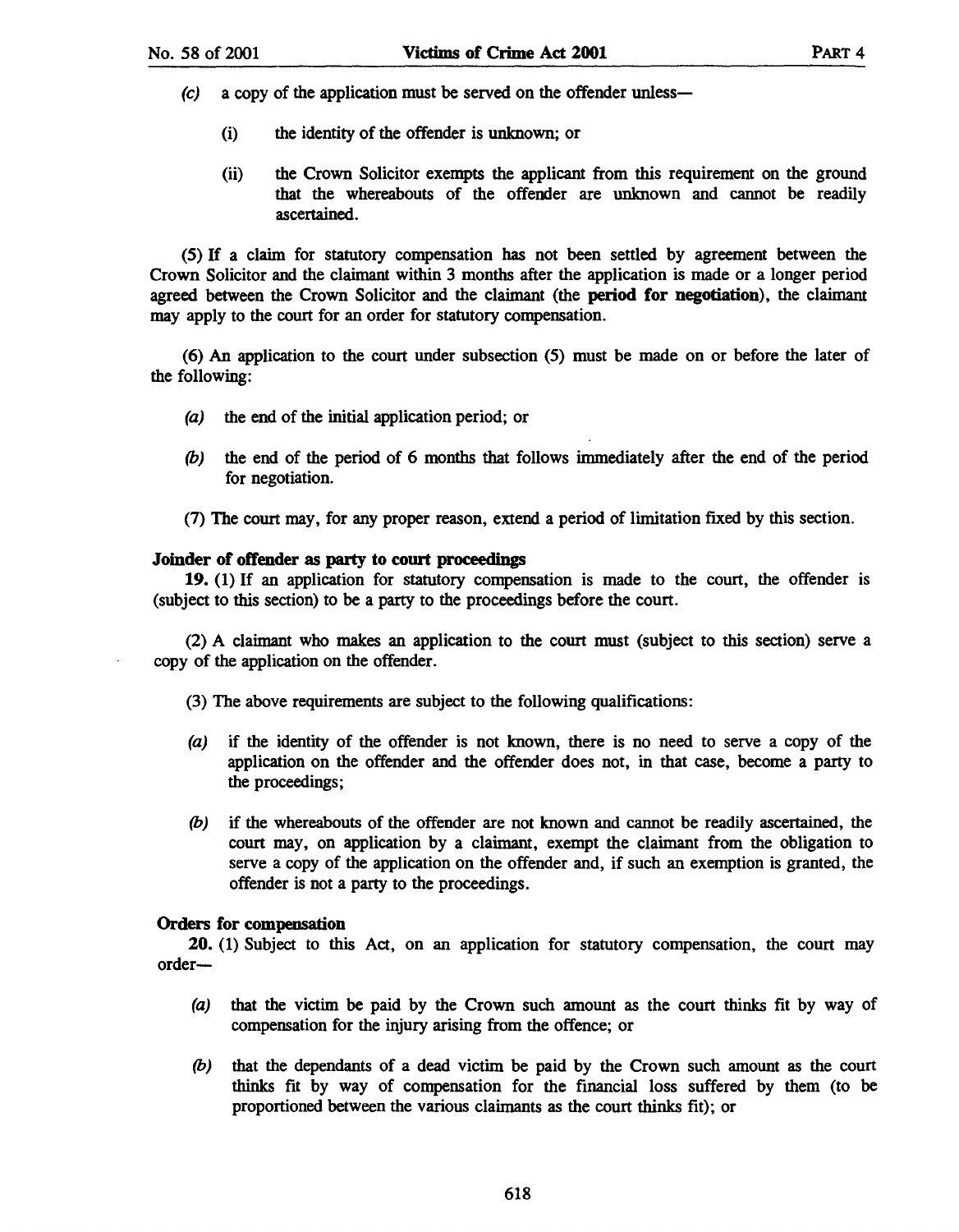- (c) in the case of an application for compensation for grief-that a claimant be paid by the Crown such amount (not exceeding \$4 200 in the case of a spouse or \$3 000 in the case of a parent) as the Court thinks fit by way of compensation for the grief suffered by the claimant; or
- (d) in the case of an application for compensation for funeral expenses-that the claimant be paid-
	- (i) the amount of funeral expenses incurred by the claimant; or
	- (ii) \$5000,

whichever is the lesser.

(2) If the Crown consents to the making of an order for statutory compensation, the court may, without further inquiry, make an order on terms agreed by the claimant and the Crown  $but$ —

- (a) the settlement does not bind the offender in any way unless the offender was a party to the settlement agreement; and
- (b) the settlement does not limit rights that the claimant may have independently of this Act against the offender (whether or not the offender is a party to the settlement).
- (3) In awarding statutory compensation, the court must observe the following rules:
- (a) in the case of an award under subsection  $(1)(a)$  or  $(b)$ -
	- (i) if financial loss is to be compensated and the amount that would, but for this subparagraph, be awarded exceeds \$2000, the amount awarded will, subject to subparagraph (iii), be \$2 000 plus three-quarters of the excess; and
	- $(ii)$  if a claim for non-financial loss is made-
		- the total non-financial loss must be assigned a numerical value on a scale running from 0 to 50 (the greater the severity of the non-financial loss, the greater the number); and
		- if the numerical value so assigned is 2 or less, no award will be made for non-financial loss but, if the numerical value exceeds 2, the amount awarded will be arrived at by multiplying the number so assigned by \$1 000; and
	- (iii) in any case-where an amount arrived at to compensate fmancial loss, or the aggregate of amounts arrived at to compensate financial loss and non-financial loss, would, but for this subparagraph, exceed \$50 000, the amount awarded will be \$50 000;
- $(b)$  in the case of an award of compensation for grief-
	- (i) if both the spouse and the putative spouse of a person killed by homicide have applied for such compensation, the aggregate of the amounts awarded to them by way of such compensation will not exceed \$4 200;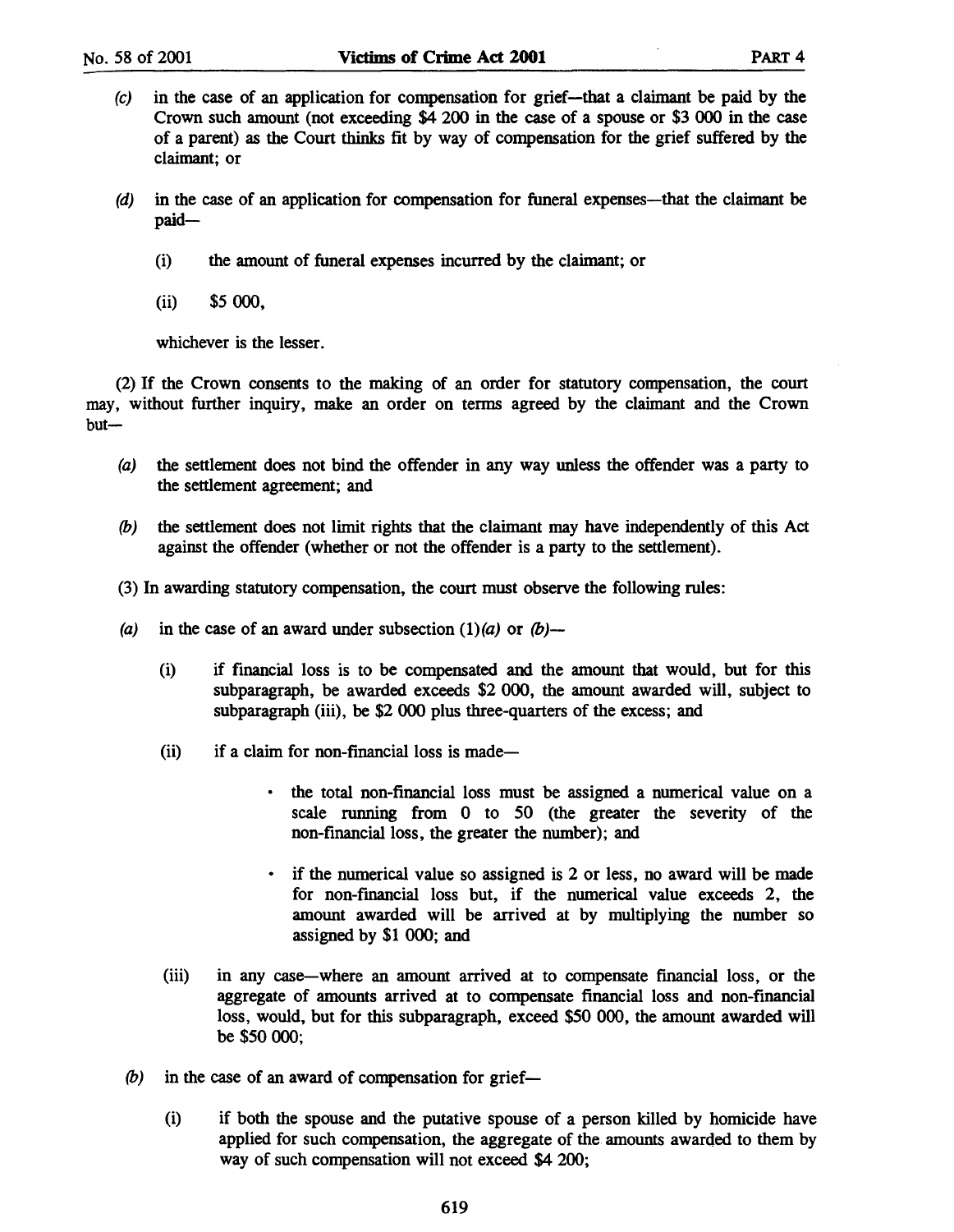- (ii) if both parents of a child killed by homicide have applied for such compensation, the aggregate of the amounts awarded to them by way of such compensation will not exceed \$3 000;
- (e) subject to the following qualifications, statutory compensation amounting in aggregate to more than \$50 000 cannot be awarded to any single claimant.

*Qualificanons-*

- 1. If the claimant claims both as a dependant or representative of the dependants of a deceased victim and in some other capacity, the limitation applies separately to each capacity in which the claimant claims.
- 2. An amount to which an applicant is entitled by way of funeral expenses will not be brought into account in determining whether the limitation has been exceeded.

(4) In determining an application for, and the quantum of, statutory compensation, the court must have regard to-

- (a) any conduct on the part of the victim (whether or not forming part of the circumstances immediately surrounding the offence or injury) that contributed, directly or indirectly, to the commission of the offence, or to the injury to the victim; and
- (b) such other circumstances as it considers relevant.
- (5) The court must not make an order for compensation in favour of a claimant if the court-
- (a) is satisfied beyond reasonable doubt that the injury to the claimant occurred while the claimant was engaged in conduct constituting an indictable offence; and
- (b) is satisfied on the balance of probabilities that the claimant's conduct contributed materially to the risk of injury to the claimant,

(unless the court is satisfied that, in the circumstances of the particular claim, failure to compensate would be unjust).

(6) For the purposes of subsection  $(5)(a)$ , a relevant conviction or acquittal is to be regarded as conclusive of the claimant's guilt or innocence of the indictable offence.

(7) The court must not make an order for compensation in favour of a claimant if it appears to the court that the claimant, without good reason-

- (a) failed to report the offence to the police within a reasonable time after its commission; or
- (b) refused or failed to provide information to the police that was within the claimant's knowledge as to the offender's identity or whereabouts; or
- (e) refused or failed to give evidence in the prosecution of the offender; or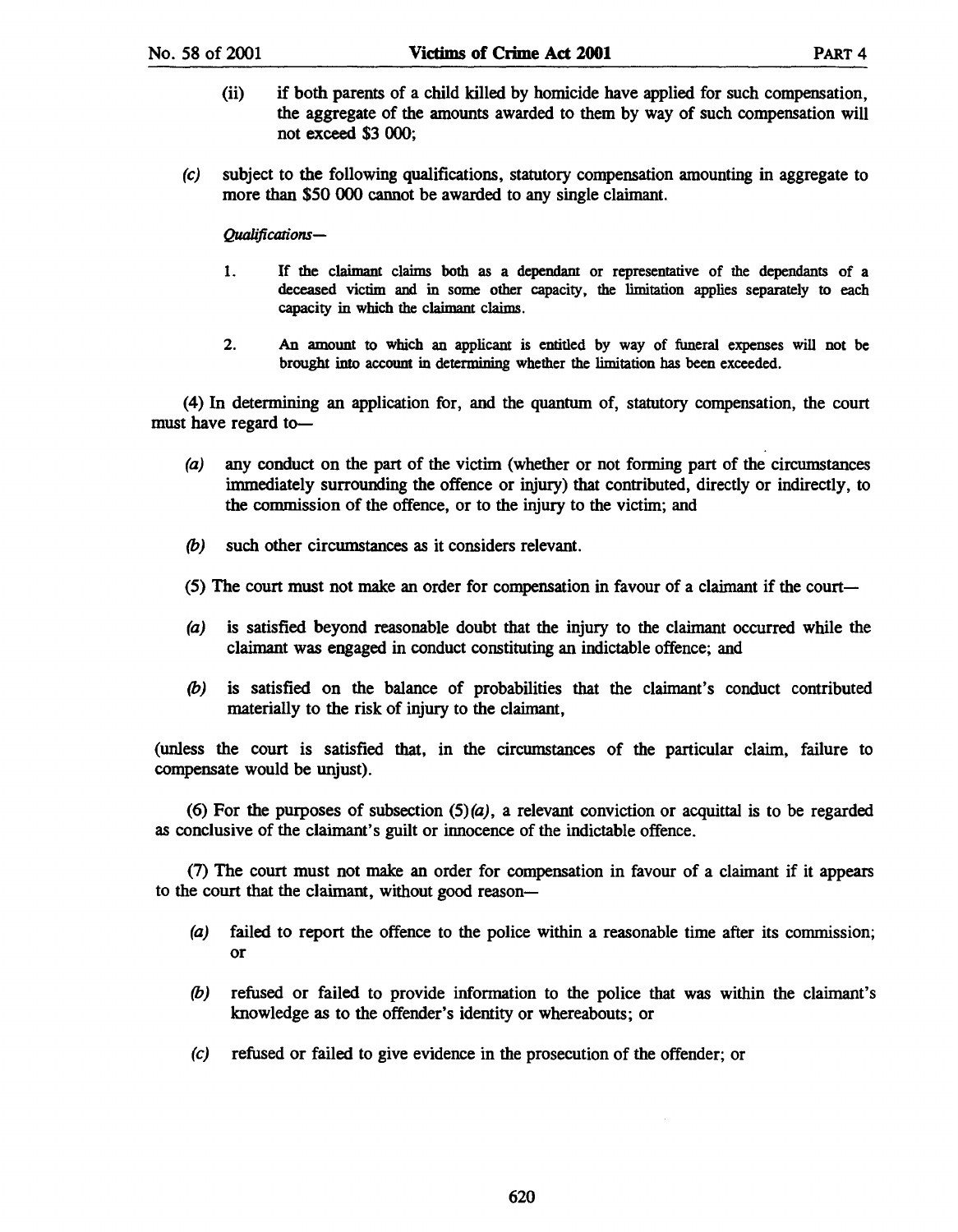(d) otherwise refused or failed to co-operate properly in the investigation or prosecution of the offence,

and, in consequence, investigation or prosecution of the offence was not commenced or was terminated or hindered to a significant extent.

- (8) In deciding the amount of compensation to be awarded, the court must take into account-
- (a) any failure by the claimant to avail himself or herself of proper medical treatment or rehabilitative therapy; or
- (b) any other failure to take proper steps to mitigate his or her loss.

(9) No interest may be awarded by the court in respect of the whole or any part of the amount of statutory compensation ordered.

- (10) If the court has made an order for compensation under this section-
- (a) it must, where the offender has been convicted, or adjudged or found guilty, of the offence, endorse on or annex to the order a statement of the offender's means (so far as they are ascertainable by the court); and
- (b) it must endorse on or annex to the order a statement of any payments that the claimant has received, or would, were the claimant to exhaust all other available remedies, be likely to receive, in respect of the injury or the death of the victim, apart from this Act.

(11) The court may make such orders for the costs of proceedings under this Act as the court thinks fit.

#### Medical examination of claimant

21. (1) A claimant must, if the Crown so requires, submit himself or herself for medical examination by a medical practitioner nominated by the Crown.

(2) The costs of the medical examination, and any expenses reasonably incurred by the claimant in complying with the request for the examination, must be borne by the Crown.

(3) If an offender is a party to proceedings under this Act, the court may, on application by the offender, order a claimant to submit himself or herself for medical examination by an appropriate medical practitioner (at the offender's expense).

(4) The court may order that the proceedings on an application for statutory compensation be stayed until a medical examination has been completed.

(5) A party must, on receiving the report of the medical practitioner on the results of the examination, furnish the other parties with a copy of the report.

### Evidence and proof

22. (1) Subject to this Act, any fact to be proved by a claimant in proceedings under this Act is sufficiently proved if it is proved on the balance of probabilities.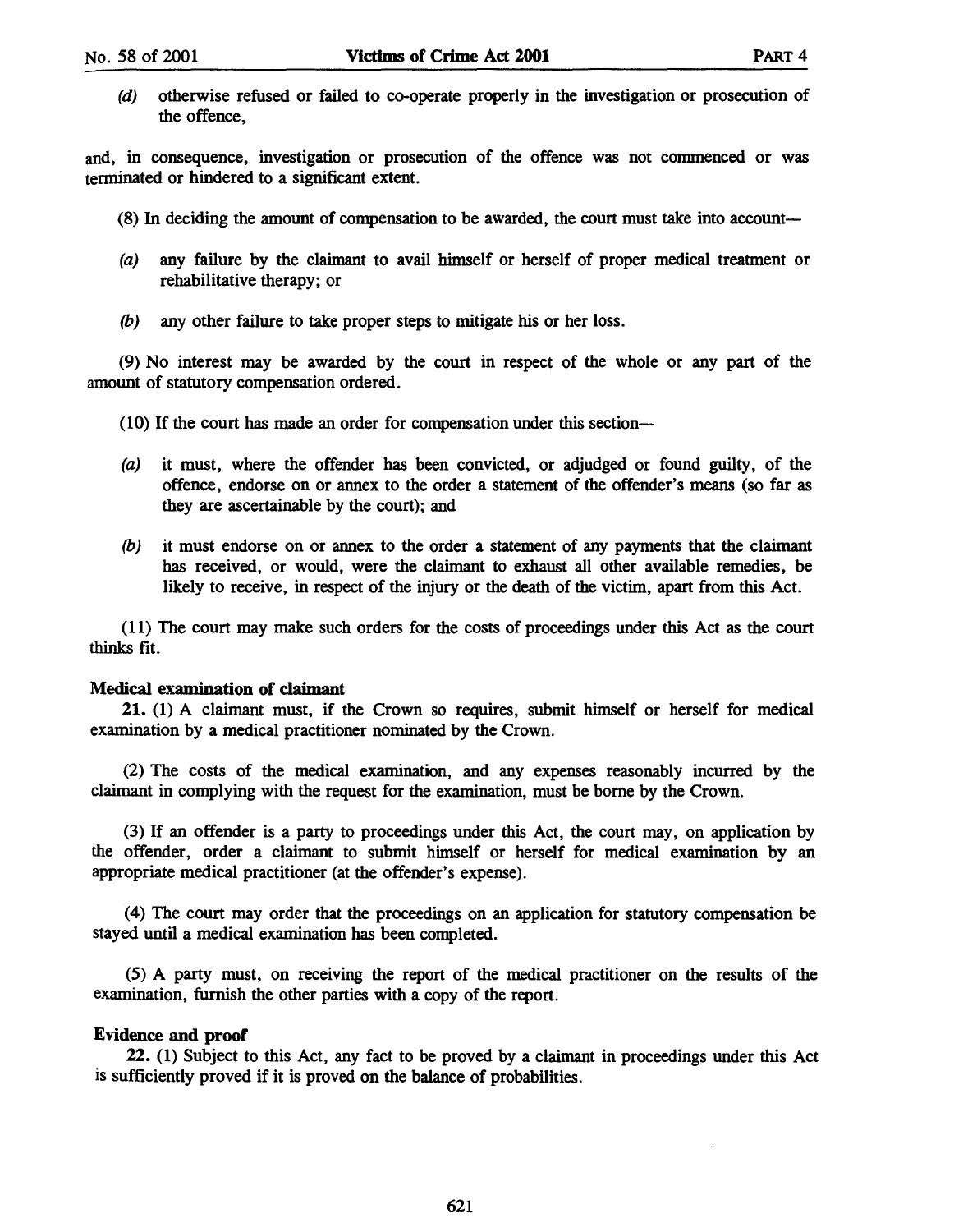(2) No order for statutory compensation may be made (except by consent of the Crown) on an application unless-

- $(a)$  the commission of the offence to which the application relates--
	- (i) has been admitted, or proved beyond reasonable doubt, in proceedings before a court; or
	- (ii) has been admitted in statutory proceedings related to the offence or can be reasonably inferred from admissions made in any such proceedings; and
- (b) the other facts on which the application is based have been proved on the balance of probabilities.

(3) If an order for compensation is sought in respect of an offence, and no person has been brought to trial charged with the offence, the evidence of the claimant as to the commission of the offence, unless supported in a material particular by corroborative evidence, is not sufficient to establish the commission of the offence.

(4) In proceedings under this Act, the court may receive in evidence a transcript of evidence in proceedings in any other court, and may draw any conclusions of fact that it considers proper.

### Joint offences

23. (1) If an application is made for statutory compensation in respect of injury suffered by a victim, fmancial loss suffered by a dependant, or grief suffered by a spouse or parent, in consequence of an offence committed by more than one offender, the court may make only one order for statutory compensation in respect of that injury, loss or grief.

(2) If an application is made for statutory compensation in respect of injury suffered by a victim, financial loss suffered by a dependant, or grief suffered by a spouse or parent-

- (a) in consequence of a series of offences committed consecutively by one offender, or a series of offences committed simultaneously or consecutively by offenders acting in concert; or
- (b) in circumstances in which those offences constitute a single incident,

the court may make only one order for statutory compensation in respect of the injury, loss or grief.

### Appeals

24. (1) A party to proceedings under this Act may, subject to the rules of the Supreme Court, appeal to the Full Court of the Supreme Court against any fInal order made by the court in those proceedings.

(2) However, if an order for statutory compensation is made by consent of the Crown, the offender cannot appeal against that order<sup>1</sup>.

1. Note that in these circumstances, the order does not necessarily bind the offender when the Crown applies for reimbursement-see section 28.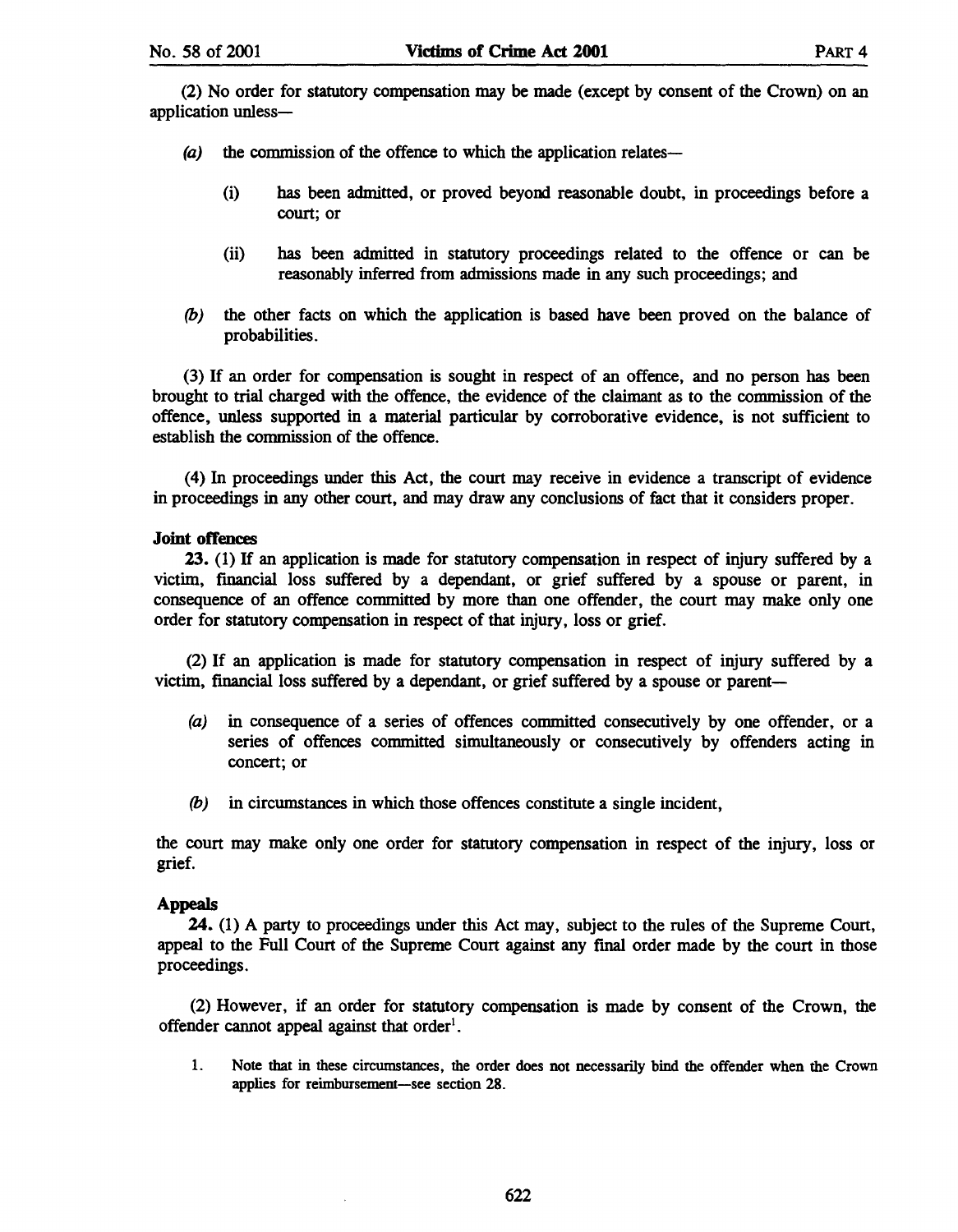- (3) The Supreme Court may—
- (a) dismiss the appeal; or
- *(b)* quash the order and, if it thinks fit, substitute any other order that the court in the first instance could have made; or
- (c) vary the order in any respect; or
- (d) remit the subject matter of the appeal for rehearing,

and may make such other ancillary orders (including, subject to this Act, orders relating to the costs of the appeal) as it thinks fit.

### Legal costs

25. (1) Despite any Act or law to the contrary-

- (a) costs awarded in proceedings under this Act must not exceed the amount allowable under the prescribed scale (plus GST); and
- *(b)* a legal practitioner must neither charge nor seek to recover in respect of proceedings under this Act an amount by way of costs in excess of the amount allowable under the prescribed scale (plus GST).

(2) The Governor may, by regulation, prescribe a scale of costs for the purposes of subsection (1).

 $(3)$  In this section-

"GST" means the tax payable under the GST law;

"GST law" means-

- *(a) A New Tax System (Goods and Services Tax) Act* 1999 (Commonwealth); and
- (b) the related legislation of the Commonwealth dealing with the imposition of a tax on the supply of goods, services and other things.

### Representation of Crown in proceedings

26. The Crown may be represented by any person nominated by the Attorney-General in preliminary or interlocutory proceedings under this Act or at a hearing for an order under this Act to be made by consent.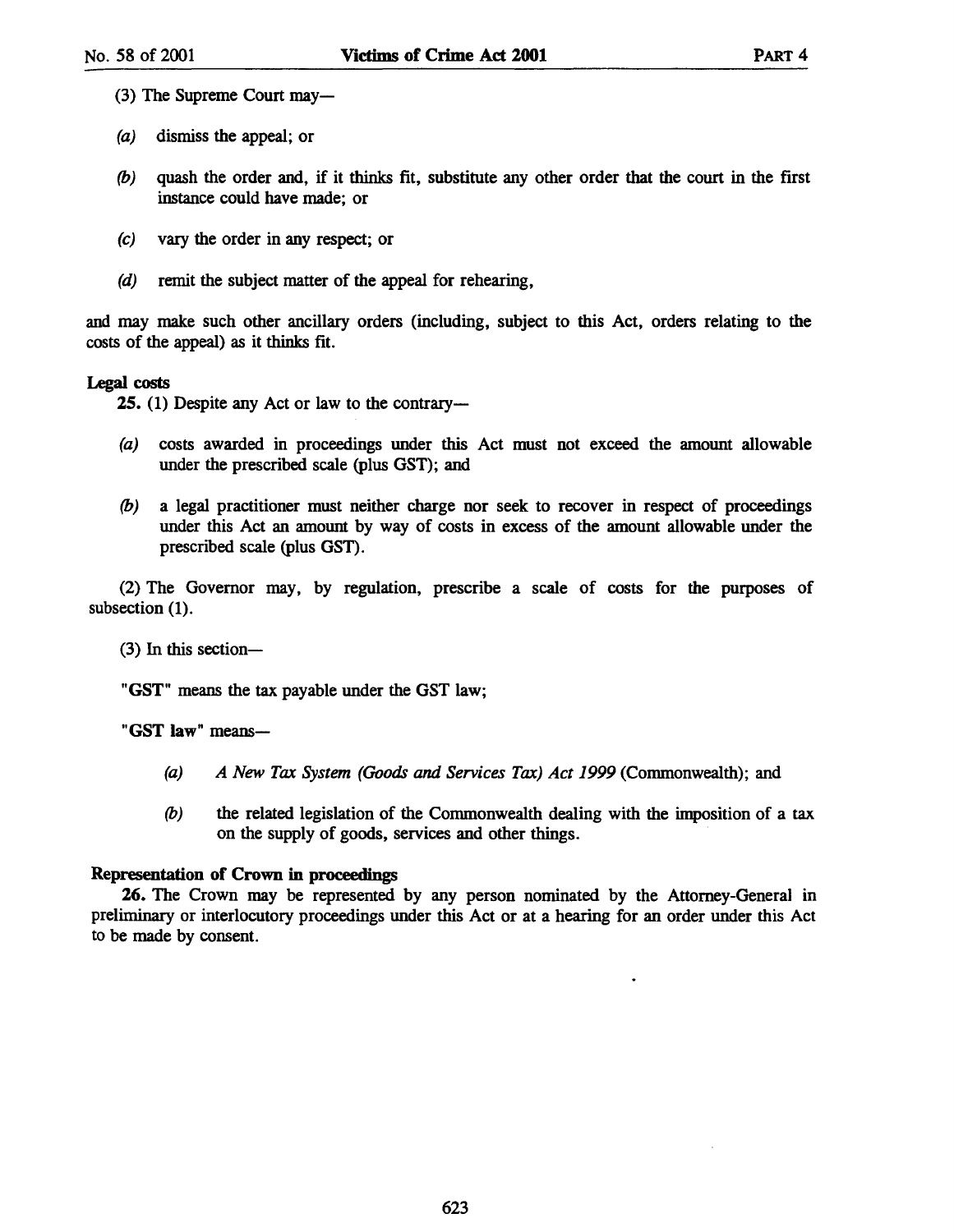## PART<sub>5</sub> PAYMENT OF COMPENSATION

### Payment of compensation, etc., by Attorney-General

27. (1) Subject to subsection (2), the Attorney-General must satisfy an order for statutory compensation (or for statutory compensation and costs) within 28 days of-

- (a) the day on which a copy of the order is lodged by the claimant with the Attorney-General; or
- (b) if an appeal has been instituted against the order, the day on which the appeal is withdrawn or determined,

whichever is the later.

 $(2)$  If-

- (a) the claimant has received or is entitled to payments apart from this Act in respect of the injury or loss (other payments); and
- (b) the Attorney-General is satisfied that, in view of the other payments, it is just to exercise the powers conferred by this subsection,

the Attorney-General may decline to satisfy an order for statutory compensation (or for statutory compensation and costs), or may reduce the payment to be made to the extent it appears just to do so.

(3) In the exercise of the discretion conferred by subsection (2), the Attorney-General-

- (a) should have regard to the extent to which the other payments represent an adequate compensation for the injury or loss; and
- (b) should (in appropriate cases) have regard to the extent to which the other payments compensate (or would compensate) the claimant for pain, suffering and other non-economic loss; and
- (e) if the other payments do not, in the Attorney-General's opinion, represent an adequate compensation for pain, suffering and other non-economic loss, should not reduce the amount to be paid under this Act below the lesser of the following two amounts:
	- (i) the amount that represents the extent of the deficiency;
	- (ii) \$10 000.
- (4) The Attorney-General has an absolute discretion to make the following payments:
- (a) an interim payment of compensation (not exceeding the limits prescribed by this Act in relation to an order for compensation) to a claimant who, in the opinion of the Attorney-General, is in necessitous circumstances and is likely to be awarded statutory compensation;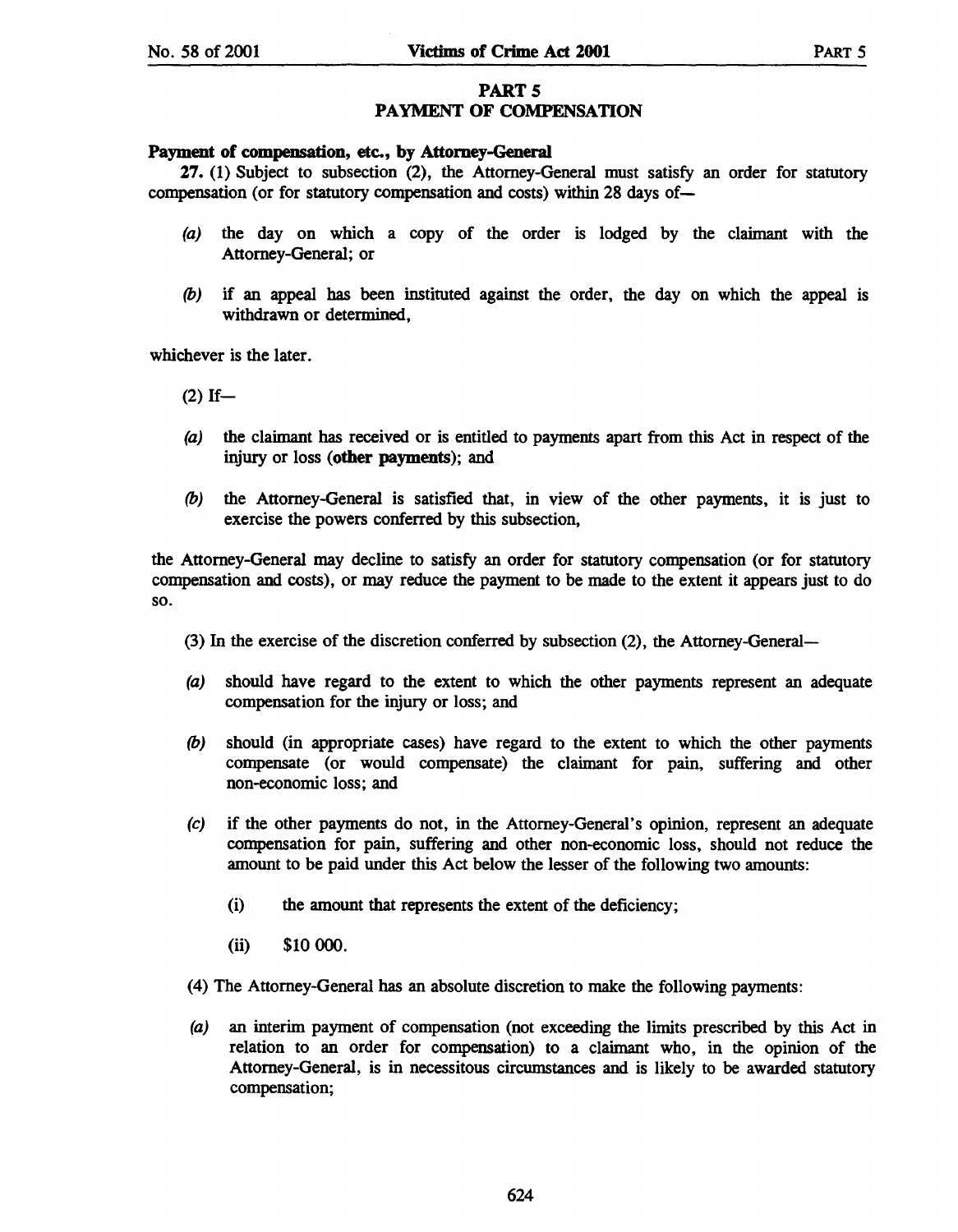- (b) an *ex gratia* payment (not exceeding the limits prescribed by this Act in relation to an order for compensation) to a person in the following circumstances:
	- (i) the person suffers injury, financial loss or grief in consequence of conduct alleged to constitute an offence;
	- (ii) the alleged offender is acquitted of the offence;
	- (iii) the acquittal appears to the Attorney-General to have arisen
		- in a case of rape-from lack of *mens rea*;
		- $\bullet$ in any other case—from duress, drunkenness or automatism;
	- (iv) the person would, in the Attorney-General's opinion, probably have been awarded statutory compensation if the offence had been established; or
- *(e)* an *ex gratia* payment (not exceeding the limits prescribed by this Act in relation to an order for compensation) to the victim of conduct capable of constituting the objective elements of an offence if it appears to the Attorney-General that, because of lack of evidence, absence of capacity to incur criminal responsibility or other matters personal to the perpetrator, or for any other reason that does not reflect adversely on the victim, an offence has not been, or cannot be, established; or
- (d) an *ex gratia* payment (not exceeding the limits prescribed by this Act in relation to an order for compensation) to a person in the following circumstances:
	- (i) the person suffers injury, financial loss or grief in consequence of an offence committed outside this State;
	- (ii) the victim is at the time of the commission of the offence ordinarily resident in this State;
	- (iii) some person is convicted of the offence;
	- (iv) if the law of the place where the offence is committed establishes a right to compensation-the claimant has taken reasonable steps to obtain compensation under that law but without success;
	- (v) the claimant would, in the Attorney-General's OpInIOn, probably have been awarded statutory compensation if the offence had been committed in this State;
	- (vi) the claimant is, in the Attorney-General's opinion, in necessitous circumstances; or
- *(e)* such other *ex gratia* payments (not exceeding, in any particular case, the limits prescribed by this Act in relation to an order for compensation) as the Attorney-General considers necessary, and consistent with the objects and policy of this Act, to compensate harm resulting from criminal conduct or conduct of the kind described above.

(5) A decision by the Attorney-General in the exercise of a discretion under this section cannot be challenged or called in question before any court.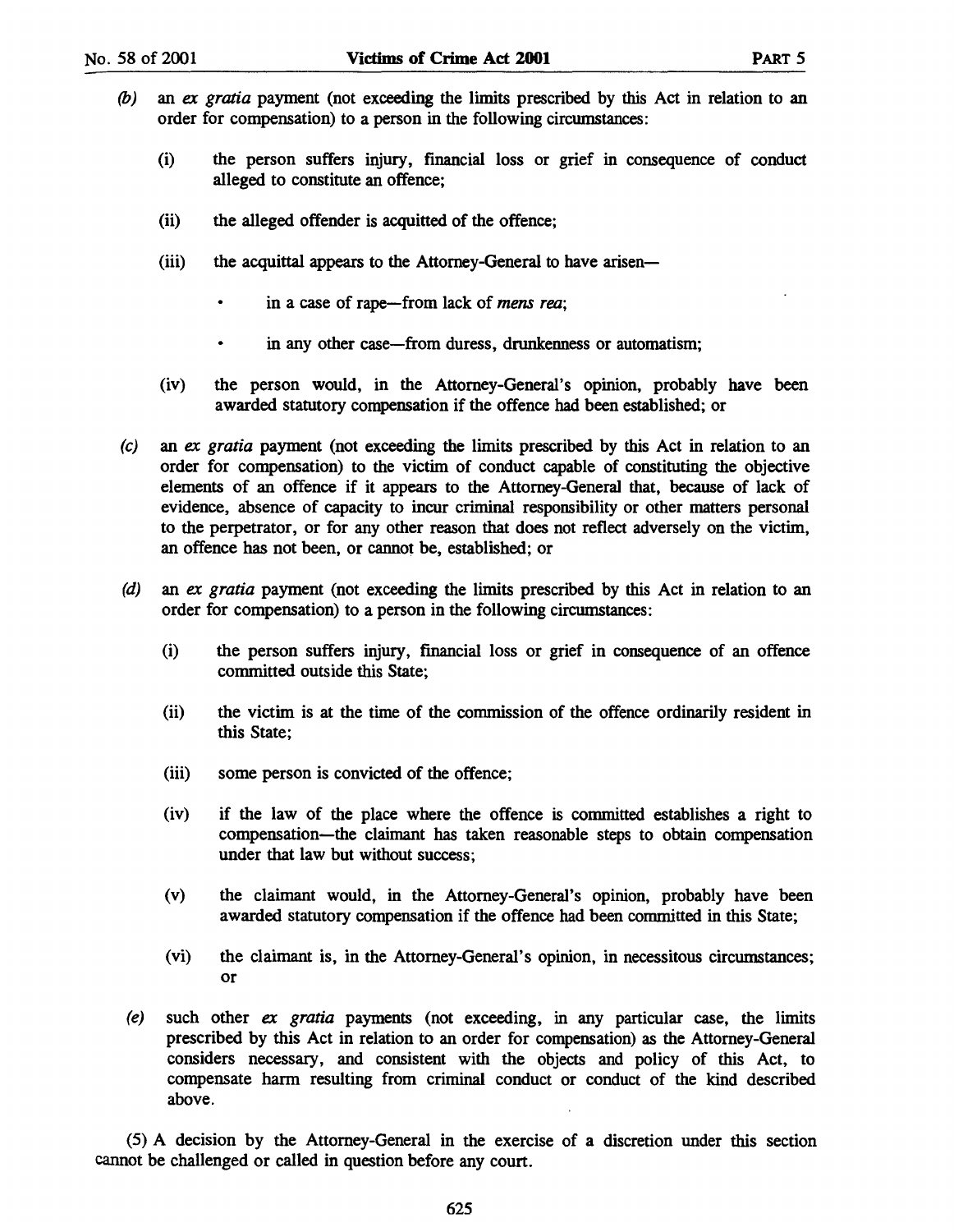28. (1) If the Attorney-General makes a payment to a claimant, the Attorney-General is subrogated, to the extent of the payment, to the rights of-

- (a) the claimant, as against the offender or any other person liable at law to compensate the claimant for the injury, financial loss or grief in respect of which the payment was made; and
- *(b)* the offender, as against any insurer or other person from whom the offender is entitled to indemnity or contribution in respect of liability arising from the injury or death in respect of which the payment was made.
- (2) The Attorney-General may-
- (a) bring a claim against an insurer or other person against whom the subrogated right lies by way of third party proceedings in the proceedings founded on the application for statutory compensation; or
- *(b)* bring such a claim in separate proceedings against the person against whom the subrogated right lies (including an offender who was not a party to the proceedings founded on the application for statutory compensation).

(3) If the offender is a party to proceedings founded on an application for statutory compensation-

- (a) the Attorney-General may file in the court a certificate certifying-
	- (i) the amount of the statutory compensation paid out on the claim; and
	- (ii) the applicant's costs (so far as they have been or are to be paid by the Crown); and
- *(b)* judgment must then be entered in favour of the Crown and against the offender for the aggregate amount so certified.

(4) However, if the claim was settled by agreement between the Crown and the claimant, and the offender was not a party to the agreement for settlement-

- (a) the offender may, within 1 month after the offender receives notice of a judgment entered under subsection (3), apply to have the judgment set aside or varied as may be reasonable in the circumstances of the case; and
- *(b)* the court may set aside the judgment or vary it accordingly.

(5) If an application for statutory compensation is settled without court proceedings, or proceedings were brought in court but the offender was not a party to those proceedings, the Attorney-General may-

- $(a)$  file in the court a certificate certifying-
	- (i) the amount of the statutory compensation paid out on the claim; and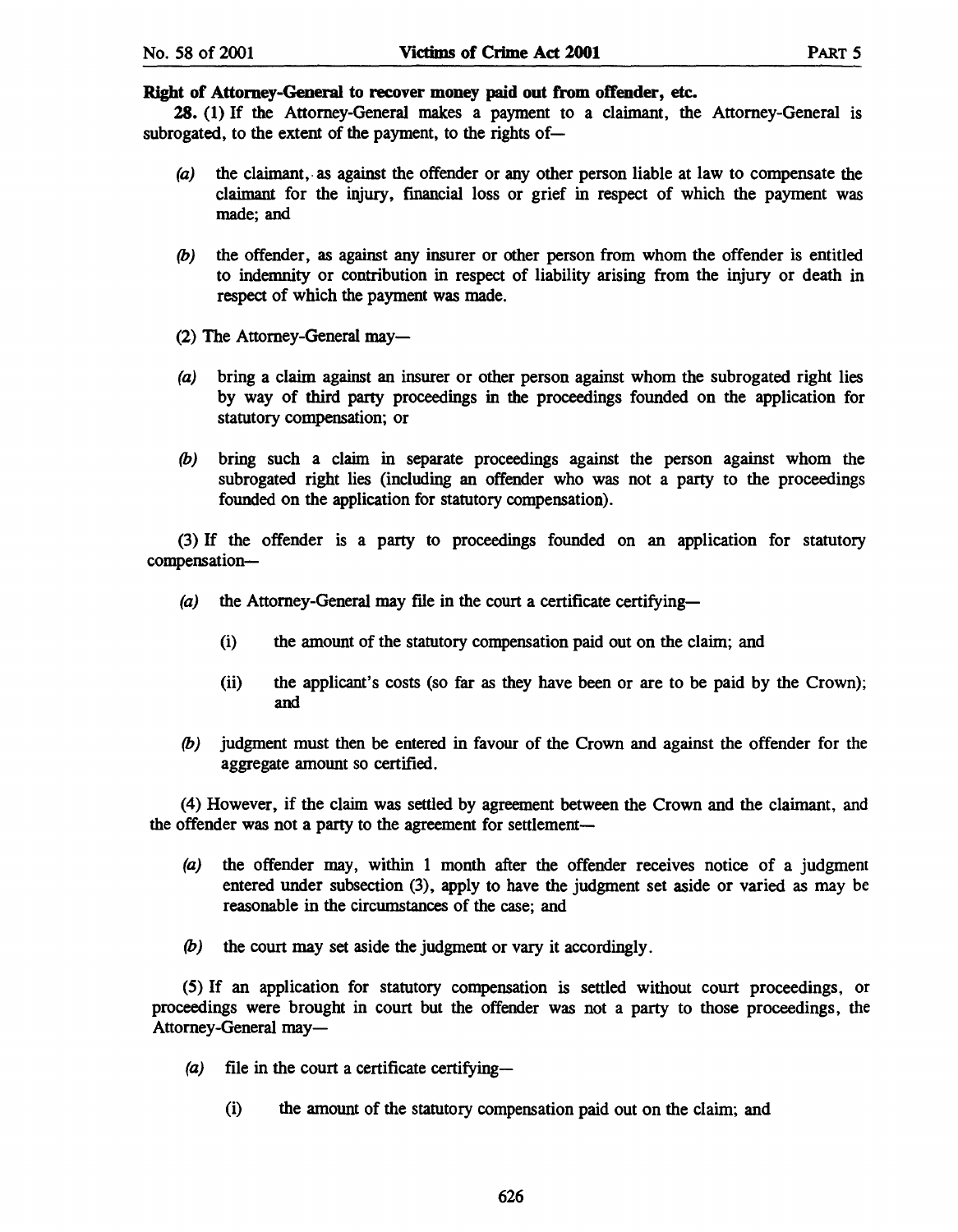- (ii) the applicant's costs (so far as they have been or are to be paid by the Crown); and
- (b) apply for summary judgment in favour of the Crown and against the offender for the aggregate amount so certified.

(6) The court must, on an application by the Attorney-General under subsection (5), enter summary judgment in accordance with the application unless the offender satisfies the court, on application made by the offender within 1 month after receiving notice of the Attorney-General's application, that there is good reason for not entering judgment in accordance with the Attorney-General's application.

### Recovery from claimant

29. (1) If the Attorney-General makes an interim payment of statutory compensation to a claimant and no order for statutory compensation is subsequently made in favour of that claimant, or an order is made but for a lesser amount, the Attorney-General may recover the amount so paid or the amount of the excess (as the case requires) from the claimant as a debt.

 $(2)$  If-

- (a) the Attorney-General makes a payment under this Act to a claimant; and
- $(b)$  the claimant is subsequently paid compensation or damages by some other person for the injury, financial loss or grief for which the payment under this Act was made; and
- (e) the compensation or damages received from the other source was not taken into account by the Attorney-General in making the payment or exceeds the amount taken into account by the Attorney-General,

the Attorney-General may recover from the claimant, as a debt, the amount of the payment or the amount of the excess (as the case requires) but may not recover more than the amount received from the other source.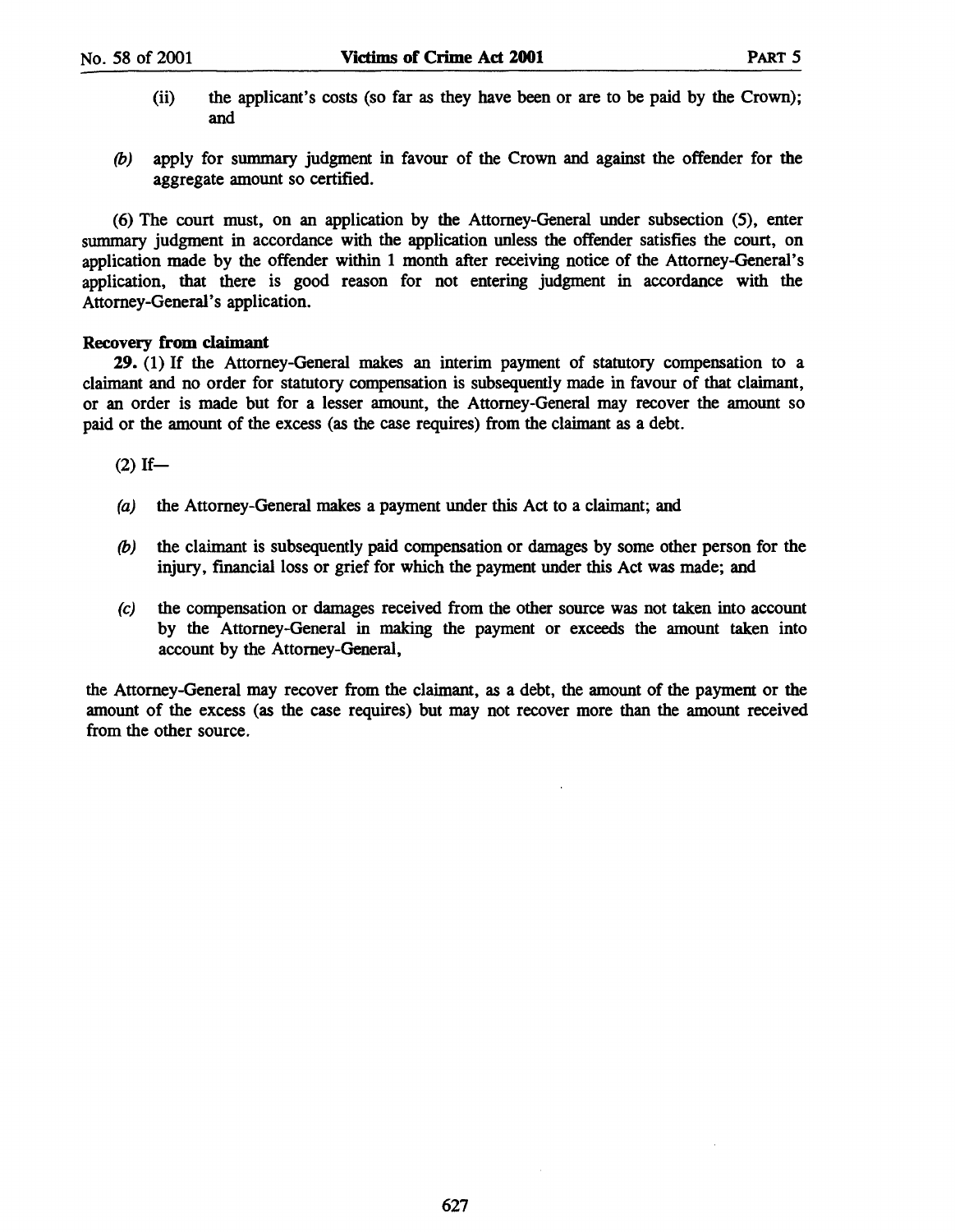### PART 6 VICTIMS OF CRIME FUND

### Victims of Crime Fund

30. (1) The Fund previously known as the *Criminal Injuries Compensation Fund* continues in existence as the *Victims of Crime Fund.* 

(2) The Fund consists of-

- (a) the money provided by Parliament for the purposes of the Fund; and
- *(b)* any amounts paid into the Fund under subsection (3); and
- (e) any amounts recovered by way of levy under this Part; and
- (d) any amounts recovered by the Attorney-General under this Act; and
- (e) any money paid into the Fund under any other Act.

(3) In each fmancial year, the prescribed proportion of the aggregate amount paid into General Revenue by way of fines will be paid into the Fund.

(4) A payment made by the Attorney-General under this Act will be debited to the Fund.

(5) A deficiency in the Fund will be met from the Consolidated Account.

### Power to make discretionary payments from Fund

31. (1) The Attorney-General has an absolute discretion to make payments from the Fund to a government or non-government organisation or agency for a purpose that will, in the Attomey-General's opinion, assist in the prevention of crime or advance the interests of victims of crime.

(2) The Attorney-General also has an absolute discretion to make other payments from the Fund to or for the benefit of victims of crime that will, in the Attorney-General's opinion, help them to recover from the effects of crime or advance their interests in other ways.

(3) A decision by the Attorney-General in the exercise of a discretion under this section cannot be challenged or called in question before any court.

### Imposition of levy

32. (1) A levy is imposed for the purpose of providing a source of revenue for the Fund.

(2) Subject to subsection (3) and any exceptions prescribed by the regulations, the levy is imposed on-

- (a) all persons convicted of offences after the commencement of this section (whether the offence was committed before or after the commencement of this section); and
- *(b)* all persons who expiate offences under expiation notices issued after the commencement of this section.

(3) A levy is not imposed on a person convicted of an offence if the person has paid the levy under an expiation notice issued for the same offence.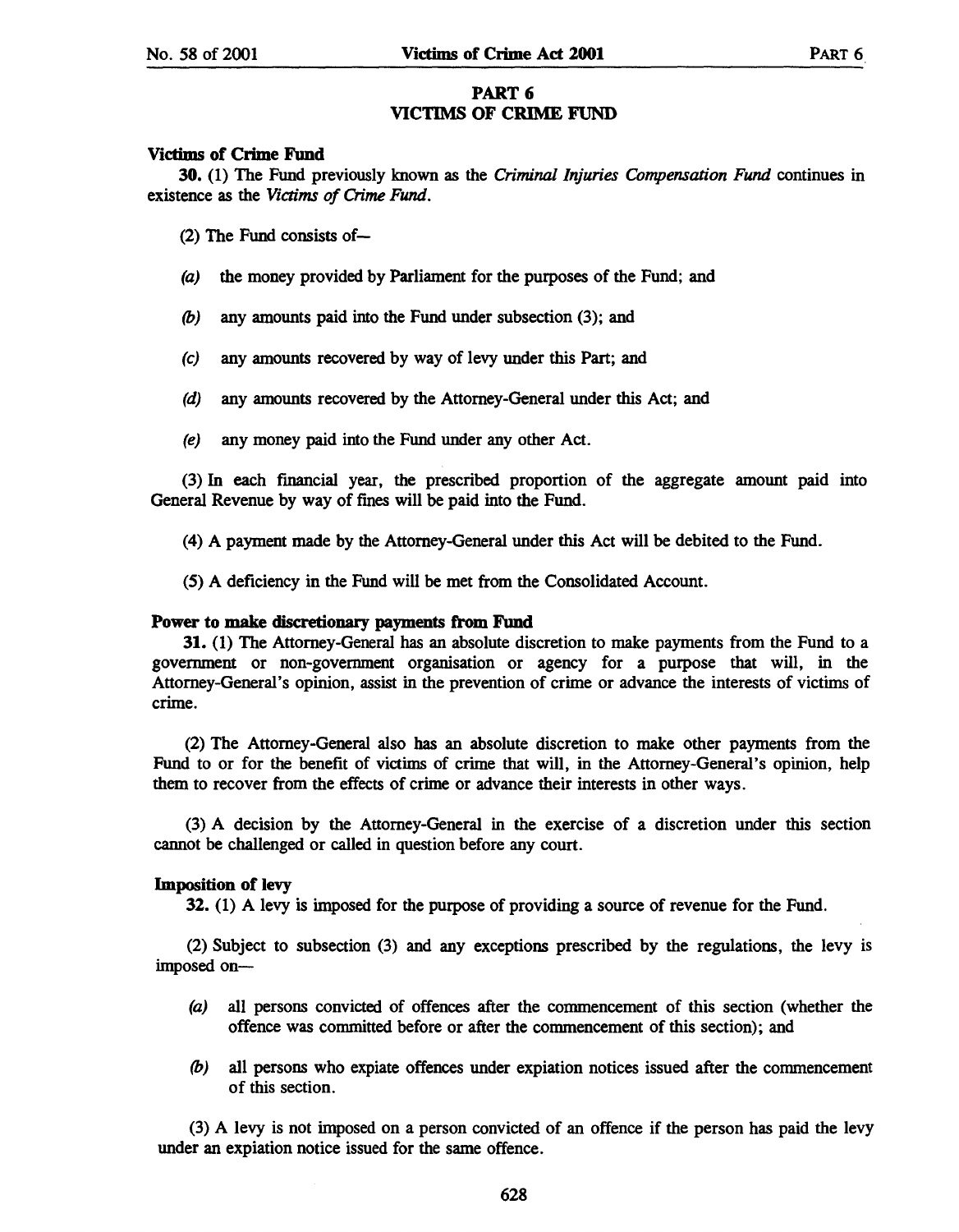- (4) The amount of the levy is to be fixed by regulation.
- (5) The amount of the levy may vary according to anyone or more of the following factors:
- (a) the nature of the offence;
- *(b)* whether the offence is a sununary or an indictable offence;
- (e) whether or not the offence is expiated;
- (d) whether or not the offender is an adult;
- (e) variations in the consumer price index.
- (6) If a levy is payable under this section by a person who expiates an offence-
- (a) the amount of the levy must be shown on the expiation notice; and
- *(b)* despite any other law, the offence will not be regarded as expiated, and no immunity from prosecution will arise, unless the levy has been paid.
- (7) If a levy is payable under this section by a person who is convicted of an offence-
- (a) the amount of the levy must be shown in-
	- (i) any formal record of the conviction and sentence; and
	- (ii) any notice of the conviction and sentence given to the defendant; and
	- (iii) any warrant of conunitment issued for the imprisonment of the defendant for the offence; and
- *(b)* the court may not, at the time of convicting or sentencing the defendant for the offence, reduce the levy or exonerate the defendant from liability to pay it; and
- (e) the levy is recoverable under the Criminal *Law* (Sentencing) Act 1988.

(8) Despite any other provision of this section, the Governor may remit a levy, or a part of a levy, payable by a person under this section.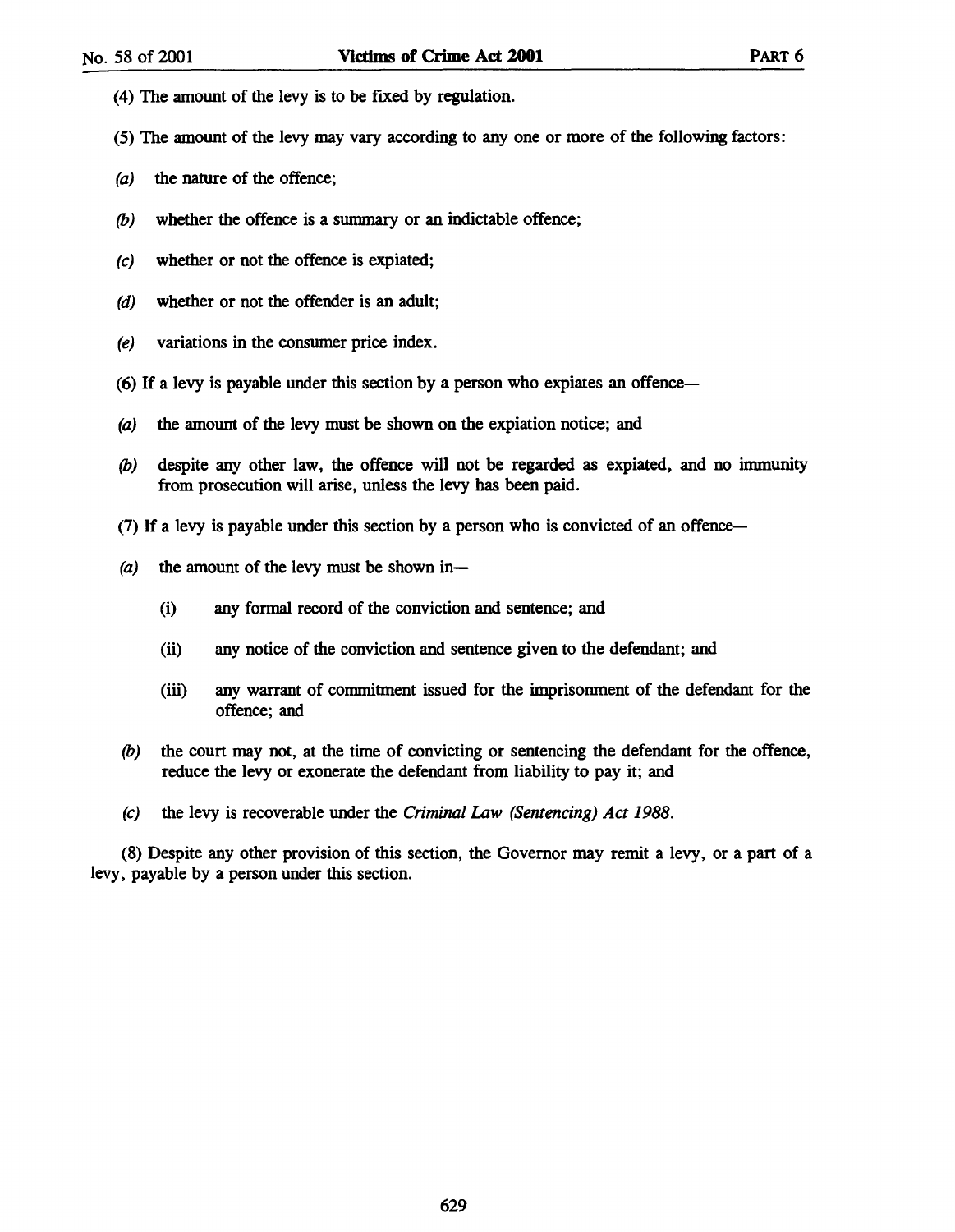### PART 7 MISCELLANEOUS

### Interaction between this Act and other laws

33. This Act does not exclude or derogate from rights to damages or compensation that exist apart from this Act.

### Date as at which compensation is to be assessed

34. If a person is entitled to statutory compensation, the amount of the compensation must be assessed in accordance with the provisions of this Act as in force at the time of the commission of the offence from which the injury arose.

### **Delegation**

35. (1) The Attorney-General may, by instrument in writing, delegate to a specified person, or the holder of a specified position, any of the Attorney-General's powers or functions under this Act.

- (2) A delegation under this section-
- (a) may be made subject to conditions or limitations; and
- *(b)* is revocable at will and does not derogate from the power of the Attorney-General to act in any matter.

(3) However, a delegation cannot be made under this section of the Attorney-General's power to decline to satisfy an order for statutory compensation (or for statutory compensation and costs) or to reduce the payment to be made under such an order<sup>1</sup>.

1. See section 27(2).

### Annual report

36. (1) The administrative unit of the Public Service responsible, under the Attorney-General, for the administration of this Act must, on or before 30 September in each year, present a report to the Attorney-General on the operation and administration of this Act during the previous financial year.

(2) A report required under this section may be incorporated in the annual report of the relevant administrative unit.

(3) The Attorney-General must, within 12 sittings days after receipt of a report under this section, cause copies of the report to be laid before each House of Parliament.

### Regulations

37. The Governor may make regulations for the purposes of this Act.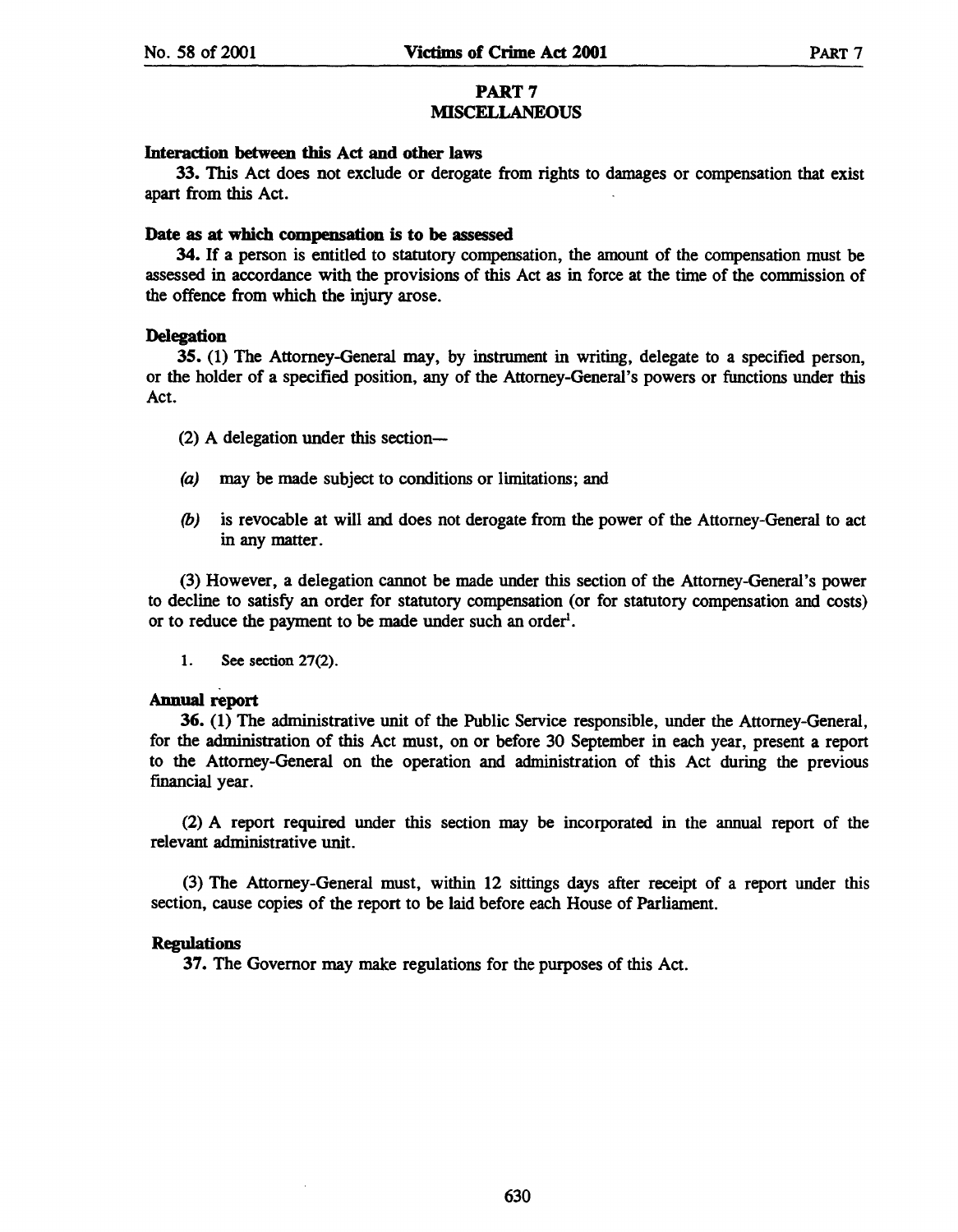### SCHEDULE 1

#### *Repeal* and *Transitional Provisions*

#### Repeal of Criminal Injuries Compensation Act 1978

1. The *Criminal Injuries Compensation Act* 1978 (the repealed Act) is repealed.

#### **Transitional provision**

2. (1) Subject to subclause (2), the repealed Act applies to an application for compensation in respect of an injury arising from an offence committed before the commencement of this Act.

(2) However, if compensation (other than interim compensation) had not been paid under the repealed Act before the commencement of this Act, Part *5* of this Act applies to the exclusion of the corresponding provisions of the repealed act as if the order for compensation were an order under this Act.

(3) This Act applies to a claim for statutory compensation for an injury caused by an offence committed on or after the commencement of this schedule.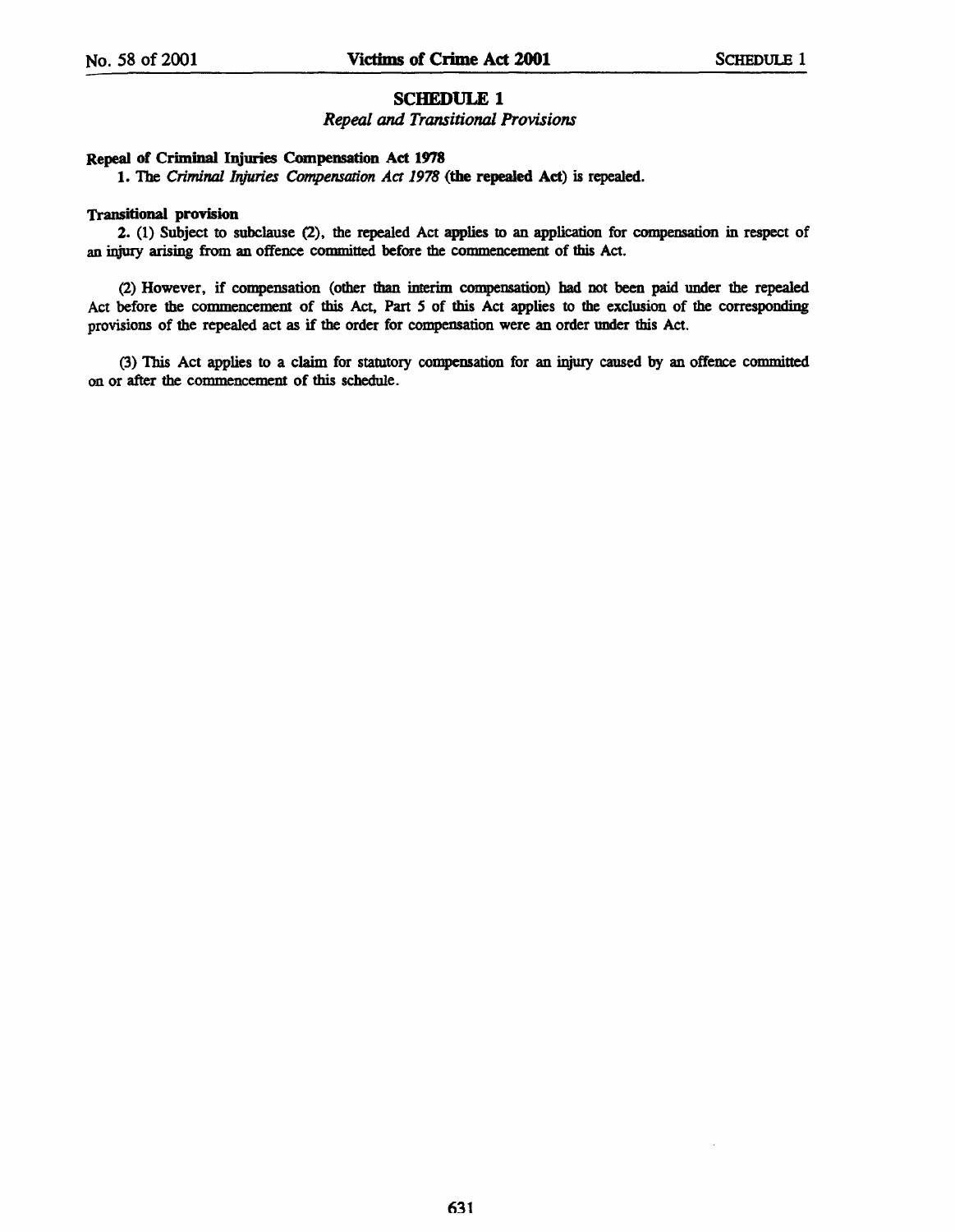#### SCHEDULE 2

*Related Amendments to Other Acts* 

#### Amendment of Correctional Services Act 1982

1. The *Correctional Services Act 1982* is amended-

- (a) by striking out the definition of "CIC levy" from section  $4(1)$ ;
- *(b)* by inserting after the definition of "victim" in section 4(1) the following definition:

"VIC levy" means a levy imposed under the *Victims of Crime Act 2001* or a corresponding previous law;

- (c) by striking out from section 27(2a) "CIC levy" and substituting "VIC levy";
- (d) by striking out from section 31(6a) "CIC levy" and substituting "VIC levy";
- (e) by striking out from section 31(6b) "CIC levy" and substituting "VIC levy";
- (f) by striking out from section  $31(6c)$  "CIC levy" and substituting "VIC levy";
- *(g)* by striking out from section 31(6c) "Criminal Injuries Compensation Fund" and substituting "Victims of Crime Fund";
- *(h)* by striking out from section 77(1) ", where an offence for which the prisoner is imprisoned is an offence under Part 3 of the *Criminal Law Consolidation Act* 1935 or any other offence involving violence, ";
- (i) by striking out from section *TI(2)(ba)* "if an offence for which the prisoner is imprisoned was an offence under Part 3 of the *Criminal Law Consolidation Act* 1935 or any other offence involving violence,".

#### Amendment of Criminal Assets Confiscation Act 1996

2. The *Criminal Assets Confiscation Act* 1996 is amended-

- (a) by striking out from Exception 4 listed under section 15(5) "Criminal Injuries Compensation Fund" and substituting "Victims of Crime Fund";
- *(b)* by striking out from section 19 "Criminal Injuries Compensation Fund" wherever occurring and substituting, in each case, "Victims of Crime Fund".

#### Amendment of Criminal Law (Sentencing) Act 1988

3. The *Criminal Law (Sentencing) Act* 1982 is amended-

- (a) by striking out the definition of "CIC levy" from section  $3(1)$ ;
- *(b)* by striking out from the definition of "pecuniary swn" in section 3(1) "CIC levy" and substituting "VIC levy";
- $(c)$  by inserting after the definition of "special Act" in section  $3(1)$  the following definition:

"VIC levy" means a levy imposed under the *Victims of Crime Act 2001* or a corresponding previous law;

*(d)* by striking out from section 3(3) "levy imposed on a person by virtue of the *Criminal Injuries Compensation Act* 1978" and substituting "VIC levy imposed on a person";